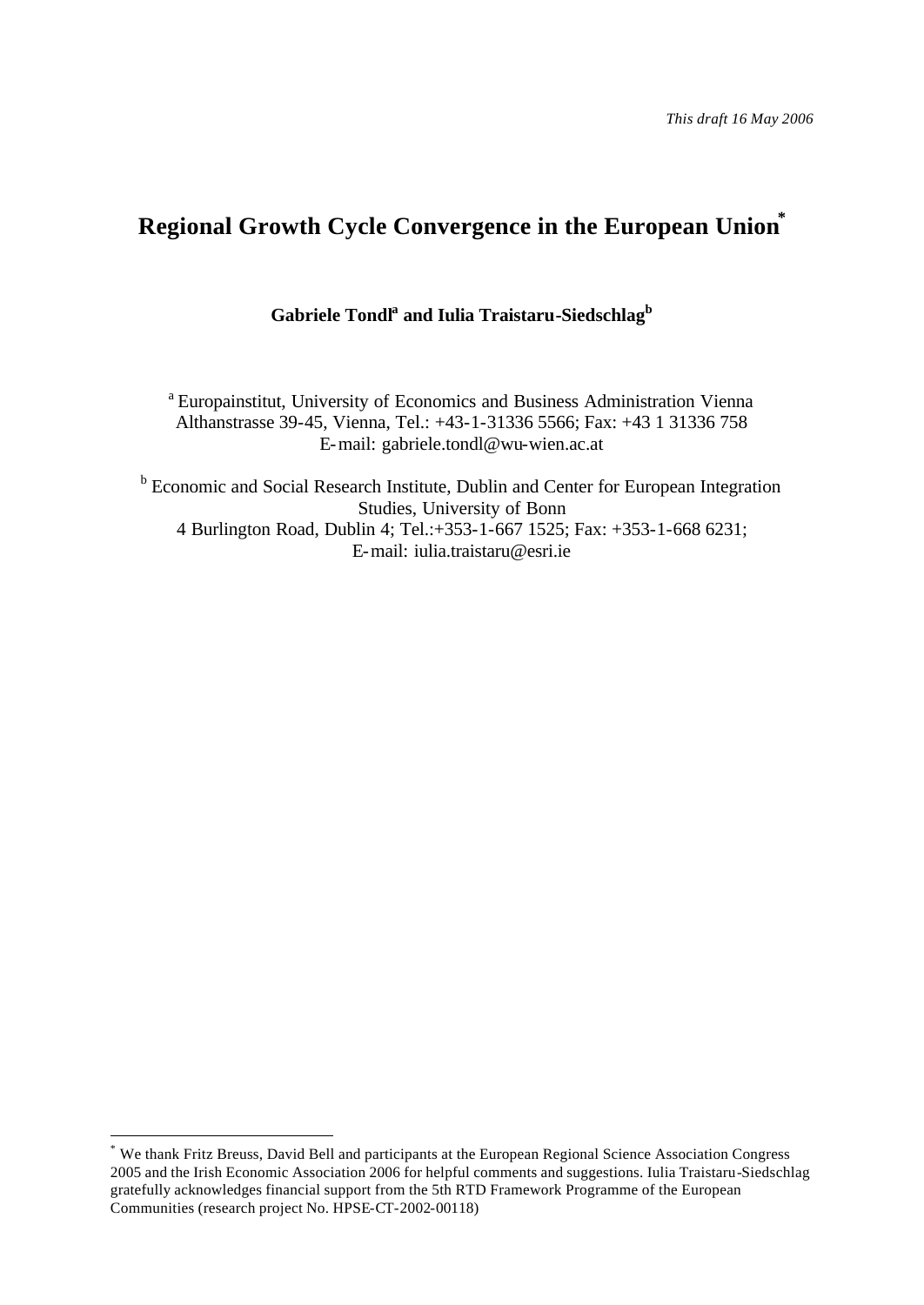#### **Abstract**

This paper investigates the patterns and determinants of the co-movement of economic activity across regions in the European Union. Using a panel data of 208 EU-15 regions over the period 1989-2002 we estimate a system of four simultaneous equations to analyse the impact of regional trade integration, specialization and exchange rate volatility on correlations of regional growth cycles with the Euro area. We find that deeper trade integration with the Euro area had a strong direct positive effect on the synchronisation of regional growth cycles with the Euro area. Industrial specialisation and exchange rate volatility were sources of cyclical divergence. Industrial specialisation had however an indirect positive effect on growth cycles synchronisation via its positive effect on trade integration, while exchange rate volatility had an indirect additional negative effect on growth cycle correlations by reducing trade integration. Industrial specialisation had an indirect negative effect on growth cycle correlations by increasing the exchange rate volatility. The direct impact of trade integration on growth cycle correlations was stronger in the pre-EMU sub-period, while in the EMU subperiod, the negative direct effects of industrial specialisation and exchange rate volatility were stronger than in the pre-EMU sub-period. A distinct result is the positive and significant relationship between exchange rate volatility and growth cycle correla tions in the pre-EMU sub-period, suggesting that over this period, country-specific exchange rate fluctuations acted as shock absorbers. Our analysis is relevant in the context of the discussion about the macroeconomic adjustment to region-specific shocks in the European Monetary Union.

Keywords: European Monetary Union, Business Cycles, Regional Growth

JEL Classification: E32, F33, F42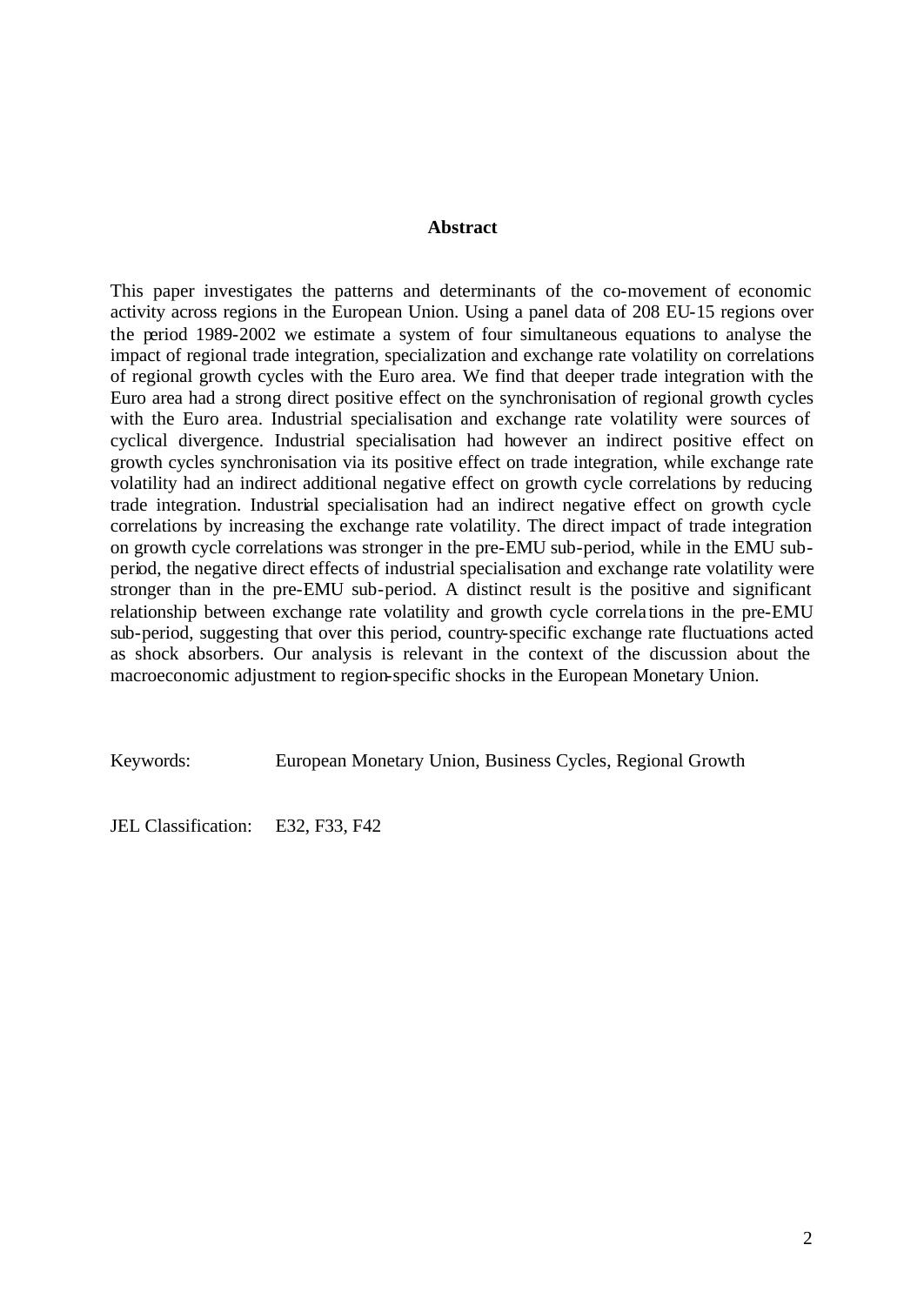#### **1. Introduction**

A common monetary policy has both benefits and costs. The benefits are gains in trade and growth due to the elimination of exchange rate uncertainty and the reduction of transaction costs; the costs are related to the possibility of increased volatility of economic activity due to losing independence over monetary and exchange rate policy as stabilisation tools. Since a common monetary policy can only address common shocks to the participating countries and regions, the presence of asymmetric shocks is associated with costs in terms of volatility of economic activity. Thus, the balance between benefits and costs depends on the occurrence of asymmetric shocks. Business cycle synchronization is taken as an indication of a low probability of asymmetric shocks and a low cost of losing independence over monetary and exchange rate policies (Frankel and Rose, 1998; Alesina and Barro and Tenreyro, 2002; Artis et al., 2003; Frankel, 2004).

The increased international economic integration has stimulated a growing academic and policy interest in the analysis of the synchronization of business cycles and their international transmission. (Stockman, 1988; Canova and Marrinan, 1998; Kose, Otrock and Whiteman, 2003; Baxter and Kouparitsas, 2004; Bordo and Helbling 2003; Imbs, 2004). In particular, the impact of monetary integration on the business-cycle synchronization has received increasing attention recently (Frankel and Rose, 1998; Artis et al., 2003, 2004; Traistaru, 2004; Bergman, 2005).

Furthermore, the integration process is likely to have a stronger effect at regional level than at national level. This stronger effect can be expected because regions trade relatively more than countries and specialization at regional level is higher than at national level (Krugman, 1993, Fatás, 1997). Thus, fluctuations of economic activity at regional level are expected to be more important than at national level which raises the question about the extent of synchronization of regional business cycles. Barrios and de Lucio (2003) argue that the dynamics of regional business cycles may condition the adjustment of national economies to economic integration.

This paper identifies and explains the pattern of synchronization of EU regional growth cycles with the Euro area. In particular, we analyse the role of trade integration, industrial specialization and exchange rate volatility as determinants of regional growth cycle correlations with the Euro area over the period 1989-2002.

Up to date there are only a few studies which investigate the issue of regional growth cycle correlation in Europe. De Nardis et al. (1996) decomposed regional output growth and examined the correlation of the region-specific part with the home nation part as well as the pairwise correlation of the region-specific shares of output fluctuations. Similarly, Forni and Reichlin (2001) estimated a factor model of regional GDP growth with a European, a national and a region-specific component. Fatàs (1997) examined the correlation of regional employment growth with the national and European aggregate. Clark and Wincoop (2001) investigated the impact of differences in the production structure on bilateral correlations of employment growth rates. Belke and Heine (2004) looked at regional employment cycles and examined as well the effect of industrial specialisation.

However, the scope of these studies remains limited. First, most of them looked at a fairly small group of European regions and a short observation period. By using richer datasets with respect to variables and additional time observations from the EMU Third Stage we go beyond the existing studies. Second, we extend the existing studies by testing the effect of a number of theoretically important determinants on region growth cycle correlations using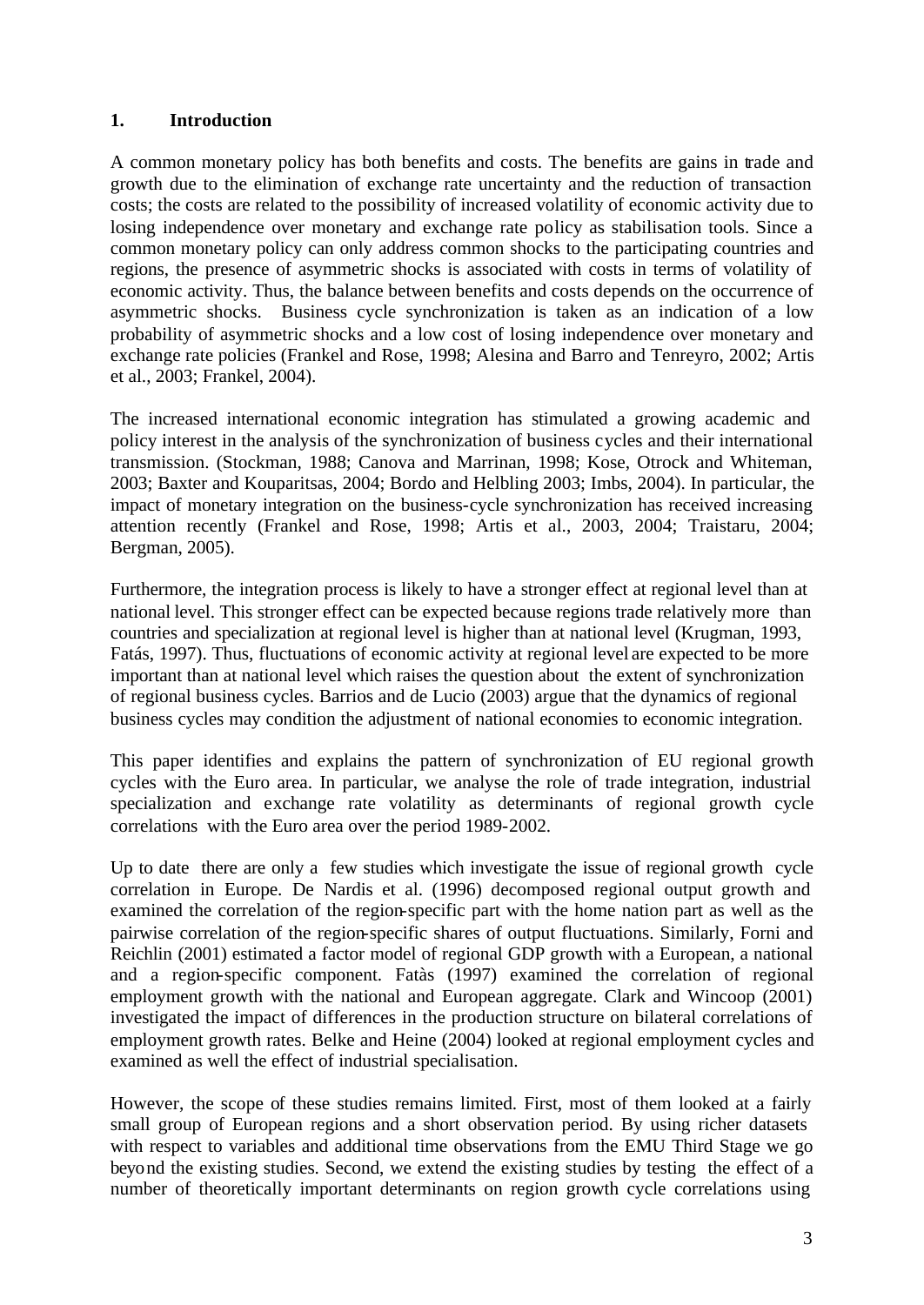improved econometric techniques to correct for the endogeneity and simultaneity in the underlying relationships.

This paper investigates the pattern and determinants of regional growth cycle correlations with the Euro area aggregate using data for all 208 NUTS II level EU 15 regions over the period 1989-2002. We analyse several key factors which can hypothetically influence the correlation of business cycles suggested by the above mentioned literature: trade integration, industrial specialisation and monetary policy co-ordination proxied with exchange rate volatility. Higher trade integration should lead to more correlated growth cycles. We examine to which extent industrial specialisation can explain growth cycle correlation, having in mind that dissimilar industrial structures lead to asymmetric propagation of shocks across regions in the case of a common, industry - specific shock. We use data on gross value added, disaggregated on seven NACE 2 digit branches, which is more detailed then in existing studies investigating the specialisation impact and should permit us to test more adequately the effect of smaller differences in industry structures. Further, we test the impact of increasing monetary coordination, resulting in less exchange rate volatility and the introduction of the Euro, on the correlation of regional business cycles with the Euro area.

We test our hypotheses by estimating a model of simultaneous equations with panel data where trade integration, industrial specialisation and exchange rate volatility are considered simultaneously as explanatory factors of regional growth cycle correlations. As argued previously in the literature (Frankel and Rose 1998, Imbs 2004) these factors are likely to be endogenous, in the context of economic and monetary integration. Furthermore, due to their complex interactions, trade integration, industrial specialisation and exchange rate volatility are likely to have both direct and indirect effects on growth cycle correlations. In the simultaneous equations model these indirect effects are captured by separate structural equations for trade, industrial specialisation and exchange rate volatility. This statistical model addresses both the simultaneity and endogeneity in the relationships between growth cycle correlations, trade integration, industrial specialisation and exchange rate volatility. In order to capture the changes over time of these relationships we construct a panel data including five year rolling windows and control for time invariant unobserved region fixed effects.

The main findings of this paper are as follows. Deeper trade integration with the Euro area had a strong direct positive effect on the synchronisation of regional growth cycles with the Euro area. Industrial specialisation and exchange rate volatility were sources of cyclical divergence. Industrial specialisation had however an indirect positive effect on growth cycles synchronisation via its positive effect on trade integration, while exchange rate volatility had an indirect additional negative effect on growth cycle correlations by reducing trade integration. Industrial specialisation had an indirect negative effect on growth cycle correlations by increasing the exchange rate volatility.

The remainder of this paper is organized as follows: Section 2 discusses the theoretical framework of our analysis and derives hypotheses to be tested. Section 3 presents our model specification and estimation issues. Section 4 introduces our data set and measures. Section 5 discusses summary statistics of regional growth cycle correlations and the main explanatory variables. Section 6 presents the results of our econometric analysis and Sections 7 concludes.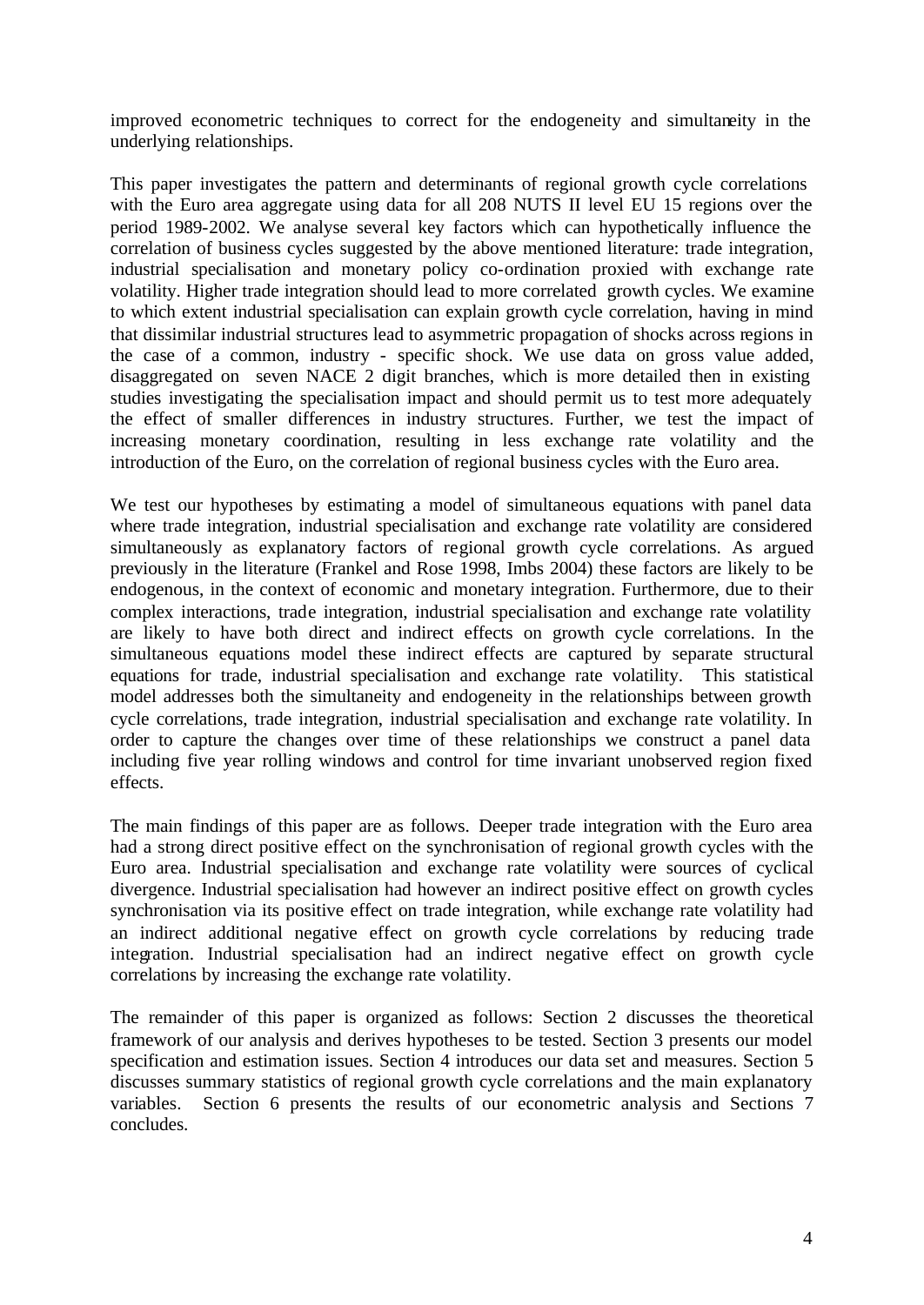### **2. Theoretical Framework and Related Literature**

The theoretical framework for our analysis is the Optimum Currency Area (OCA) theory flowing from the seminal contributions of Mundell (1961), McKinnon (1963) and Kenen (1969). In the tradition of this literature, business cycle synchronization is taken as a proxy for a low probability of asymmetric shocks and a low cost of forgoing monetary and exchange rate policies as stabilization tools. The main outcome of the OCA literature is the identification of the properties of an optimum currency area, including the mobility of labour, price and wage flexibility, economic openness, diversified production and consumption structures, similarity of inflation rates, fiscal integration and political integration.

Following the OCA literature we derive the following hypotheses to be tested in this paper. First, openness or economic integration results in higher correlated business cycles. Integration leads to increasing trade and investment flows and financial integration between the partners. Frankel and Rose (1998), Artis and Zhang (1997), Clark and Wincoop (2001) and Imbs (2004), among others, investigated the relationship between trade intensity and business cycle correlation for industrial countries and found that deeper trade integration was associated with higher business cycle correlations. Frankel and Rose (1998) postulate from their findings that members of a monetary union would *ex post* fulfil the OCA criteria since a common currency reduces transaction costs and thus leads to more trade and more business cycle synchronization. This conjecture has led to a number of studies on the endogeneity of the OCA criteria (see De Grauwe and Mongelli 2005) confirming that monetary integration results in increased trade.

In this paper, we shall test the hypothesis that trade integration with the Euro area has a positive effect on the regional growth cycle correlations with the Euro area aggregate.

Second, following Kenen (1969), business cycle synchronization will be lower in two economies if they have different economic structures. If that is the case, an external demand or supply shock will hit the two economies to a different extent. With differences in economic structures, e.g if one is specialised in agricultural products while the other in manufacturing, a common, industry - specific shock results in asymmetric effects so that business cycles are less correlated. Similarly, if two economies have different energy intensity, then the more intensive energy user will suffer more from an oil price increase that can dampen output.

The empirical evidence for these arguments is inconclusive. Clark and Wincoop (2001) looked at various indicators of dissimilarity in economic structures (bilateral dissimilarity in industry sectors, manufacturing sectors, non-manufacturing sectors) and found that it can explain a low cross - country correlation of employment growth in the US and the EU. However, dissimilarity does not explain the low correlation of GDP growth. Imbs (2003) used a specialisation index with one-digit industries and two-digit manufacturing industries and could verify the argument of low business cycle correlation between countries which are highly specialised. Traistaru (2004) found that similarity of sectoral structures (6 sectors) has a positive effect, *ceteris paribus,* on business cycle correlations in the enlarged EMU. Barrios and De Lucio (2003) found that regions on the Iberian peninsula had more correlated employment cycles over the period 1975-1998 when having more similar sectoral structures (8 branches). Belke and Heine (2004) tested the impact of sectoral specialisation (6 sectors), measured with various indices, on bilateral regional employment cycles of 30 European regions in the period 1975-1996 and found that similarity was always linked to more business cycle correlation, irrelevant of the type of specialisation index applied.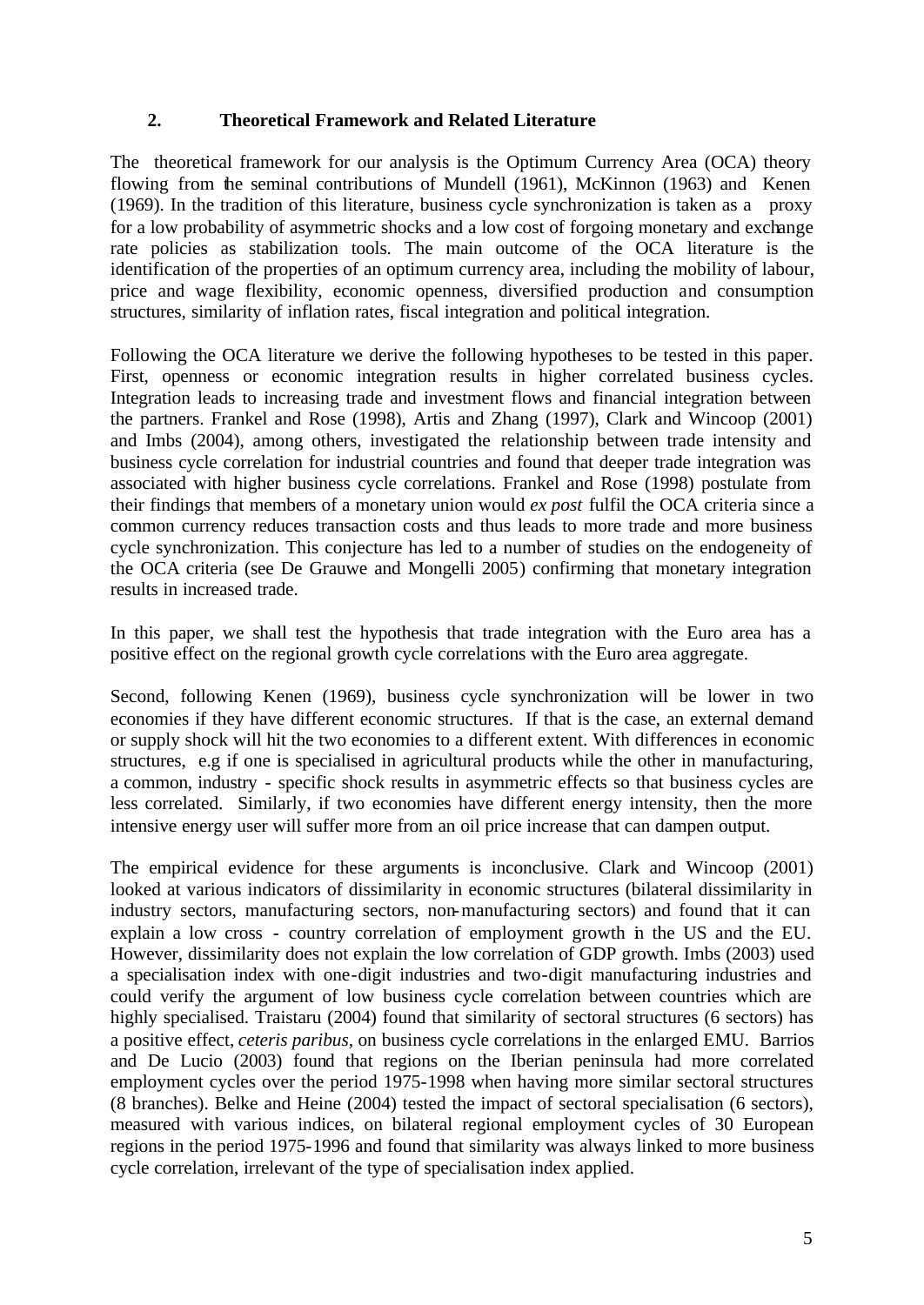In this paper we look at specialisation in manufacturing, distinguishing 7 different branches. Given the theoretical arguments on the role of specialisation for business cycle synchronization, we test the hypothesis that regions which are more dissimilar with the Euro area aggregate manufacturing industry structure, i.e. which are more specialized, have a lower business cycle correlation with the Euro area.

The third source of business cycle synchronization which we address here is policy linkages. According to the real business cycle theory, policy coordination may have the effect to produce less business cycle variations among its members if such policy is itself considered as a source of business cycle fluctuation. If central banks have similar inflation targets and follow a similar exchange rate policy the output effect on their economies will be similar and should produce business cycle convergence. This view is, however, not uncontested, since the inability to conduct an independent monetary policy can mean an inadequate response to country specific shocks and may thus enforce asymmetry of business cycle fluctuations (Clark and Wincoop 2001, Fatás 1997).

Increasing monetary policy coordination took place between EU members after the creation of the ERM and the efforts of countries to move towards the EMU. As a result of policy coordination, exchange rate volatility between EU members decreased and exchange rates became eventually fixed between EMU members. Fatás (1997) showed that business cycle correlation of EU countries with the aggregate was higher after the foundation of the EMS than before. Artis and Zhang (1997) demonstrated that reduced exchange rate volatility corresponded to more business cycle synchronization among European countries before the creation of EMU. Similarly, McKinnon and Schnabl (2003) showed that business cycle synchronization among East Asian economies is linked to exchange rate fluctuations.

Based on these arguments we shall test whether regions that were subject to increasing monetary policy coordination, proxied with exchange rate stability, showed more business cycle correlation. For that we shall look at the volatility of the nominal exchange rates of national currencies vis-à-vis the Ecu/Euro.

### **3. Model Specification and Estimation Issues**

In section 2 we proposed that business cycle correlation in the EU can be explained by trade intensity, specialisation and exchange rate volatility. Most of the existing studies look at the impact of different determinants of business cycle correlation using a single-equation approach. In contrast, we estimate the direct and indirect effects of these determinants using a system of simultaneous structural equations. This approach takes into account both the complex interlinks between business cycle correlations, trade intensity, industry specialisation and exchange rate volatility controlling for both simultaneity and endogeneity. We expect that a region shows a higher growth cycle correlation with the Euro area the more it trades with the Euro zone, the more similar is its industry structure and the less volatile is its exchange rate vis-à-vis the Ecu/Euro.

It is highly likely that the explanatory factors are interrelated with each other. First, neoclassical trade theory suggests that regions specialize when trading. To the extent that trade leads to more specialisation, the positive effect of trade on business cycle correlations should be lower. If trade is largely based on intra-industry trade, the positive effect on business cycle correlation should dominate (Fidrmuc 2004). Second, the previous literature on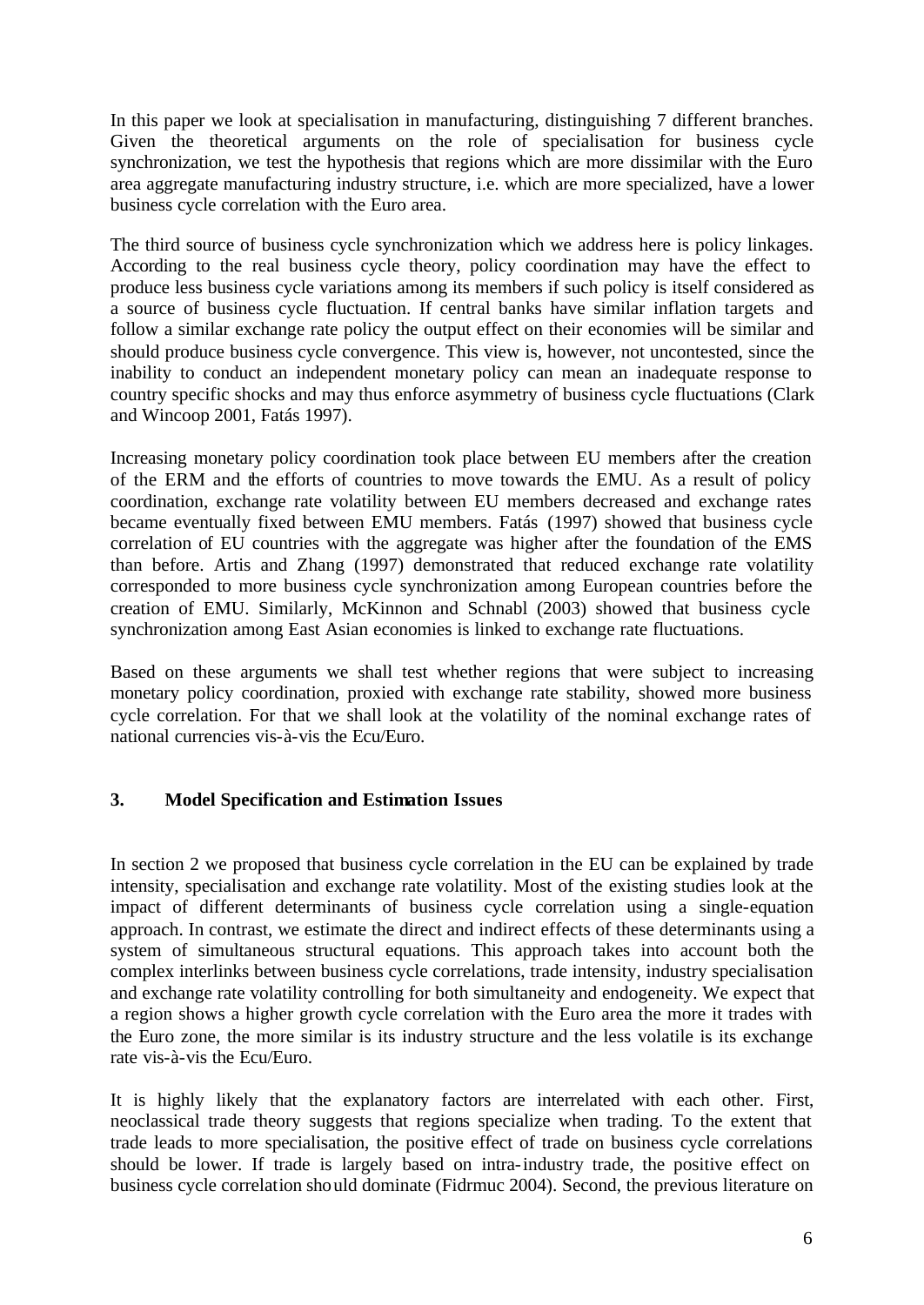the endogeneity of OCA criteria tells us that trade will increase when monetary policies get more coordinated (Frankel and Rose 1998; De Grauwe and Mongelli 2005). Third, as suggested by Broda and Romalis (2003), exchange rate volatility between two economies may be related to the extent they trade with each other. Trade acts as an automatic stabilizer to the real exchange rate. Countries which trade intensively have similar consumption baskets. A price increase in a particular product will be passed to the trading partners so that the real exchange rate remains steady. We account for these types of endogeneity in selecting a simultaneous equations model. This allows us to model both direct and indirect effects of trade integration, industrial specialisation and exchange rate volatility on region growth cycle correlations.

Our model specification contains 4 equations (Eq. 1 to 4) estimated simultaneously.<sup>1</sup>

$$
CORRY_{it} = \mathbf{a}_1 TRADE_{it} + \mathbf{a}_2 SPEC_{it} + \mathbf{a}_3 EXCH_{it} + \mathbf{a}_4 R_i + \mathbf{e}_{1,it}
$$
(1)

$$
TRADE_{it} = \mathbf{b}_1 SPEC_{it} + \mathbf{b}_2 EXCH_{it} + \mathbf{b}_3 I_{1,it} + \mathbf{b}_4 R_i + \mathbf{e}_{2,it}
$$
 (2)

$$
SPEC_{it} = \mathbf{d}_1TRADE_{it} + \mathbf{d}_2 EXCH_{it} + \mathbf{d}_3I_{2,it} + \mathbf{d}_4R_i + \mathbf{e}_{3,it}
$$
(3)

$$
EXCH_{it} = g_1TRADE_{it} + g_2 SPEC_{it} + g_3 I_{3,it} + g_4 R_i + e_{4,it}
$$
(4)

 $I_{1, it} \neq I_{2, it} \neq I_{3, it}$ 

l

 $i = 1,...208$  is the index of NUTS 2 regions in EU 15,  $t = 1,...10$  is the time index. *CORRY* is the correlation between the region growth rate of real gross value added and the euro area growth rate. *TRADE* is the gross value added share of a region´s exports to the Euro area. It measures the degree of economic integration, the importance of transmission of regionspecific shocks through trade linkages. *SPEC* is an index of similarity/specialization of a region´s industrial structure with respect to the Euro area. It measures the importance of industry-specific shocks. *EXCH* is the exchange rate volatility and captures the importance of monetary policy induced shocks. The vector R contains dummy variables for the 208 regions. *CORRY, TRADE, SPEC* and *EXCH* are endogenous variables.  $I_{1, it} \neq I_{2, it} \neq I_{3, it}$  are vectors that contain the exogenous determinants of equations (2), (3) and (4), They need to be different in order to identify the system. Each observation in *t* relates to a five-year rolling window.

Equations (2), (3) and (4) contain the indirect effects on *CORRY* working via the endogenous variables. For example, *SPEC* has a direct effect on *CORRY* but also an indirect one through its effect on *TRADE*. The indirect effect implies that the total effect of TRADE consists of  $a_1b_1 + a_1b_2 + a_1b_3$ .

<sup>1</sup> Imbs (2004) estimates a model of four simultaneous equations to identify the direct and indirect effects of trade intensity, industrial specialisation and financial integration on business cycle correlations using a cross section of 22 OECD countries. In contrast to Imbs, we use a panel data model allowing for time invariant unobserved region fixed effects.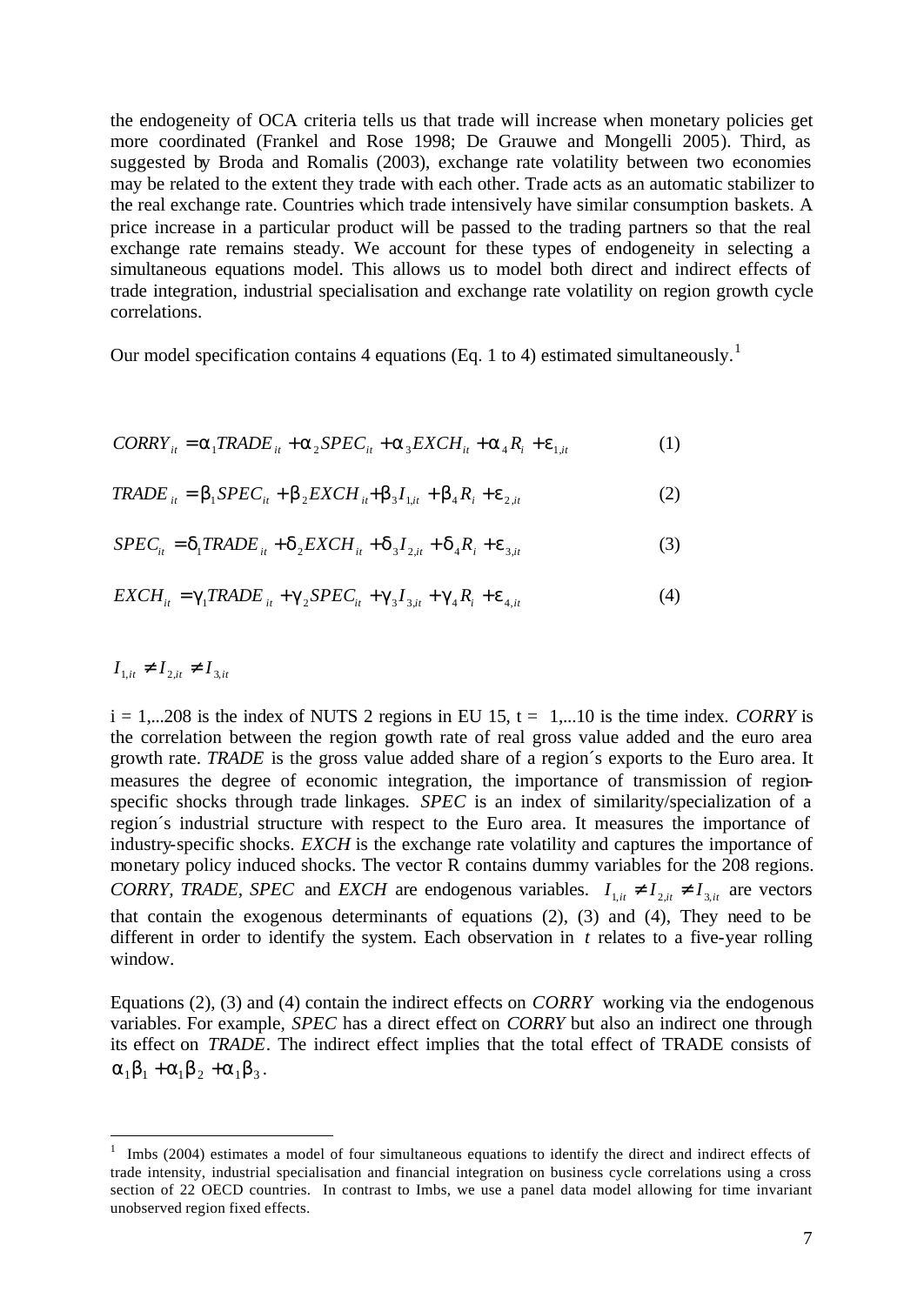Eq. (2) relates trade, specialisation and exchange rate volatility. Neoclassical trade theory suggests that economies producing specialized goods trade with each other. In contrast, the new trade theory suggests that economies with similar industry structures have intensive intraindustry trade. We expect a positive coefficient  $\mathbf{b}_1$  if higher inter- industry specialisation leads to more trade. Exchange rate volatility leads to price changes and increases uncertainty and should therefore reduce trade. Empirically this argument was verified e.g. by Cushman (1983). If this applies in our context the coefficient  $\mathbf{b}_2$  should have a negative sign.

Finally, trade is determined by an exogenous variable contained in the vector I<sub>1</sub>. We consider the log of the product of the region real gross value added per capita and euro area gross value added per capita (*SUM)*. The choice of this exogenous variable accounts for the arguments of gravity models, where the income level of two economies is a determinant of their bilateral trade volume. The variable *SUM* is correlated with *TRADE*. We should expect a positive coefficient of *SUM*, indicating that richer countries trade more. Gravity models use another important determinant of bilateral trade, namely the distance between two trading partners. Although we find that a region´s trade is highly correlated with its distance to the EU center, we cannot include this time invariant variable in a panel data model.

Eq. (3) captures the argument that a region´s specialisation evolves as it becomes more open to trade. When moving to more coordinated monetary policy, i.e. when the exchange rate volatility decreases, the ensuing higher trade integration leads to more specialisation. As an exogenous variable we include *GAP*, the log of the ratio between the region real gross value added per capita and euro area gross value added per capita. Here we consider the argument of different stages in industrial development when an economy moves upward in its income position. Poorer economies would typically show a dominance of basic industries, whereas high tech products would be central in rich economies. Higher specialisation should therefore be related to an income gap<sup>2</sup>. In addition, we include a region's population size *POP* as exogenous variable, since larger regions are likely to host a full range of industries and thus should be less specialized.

The last equation (4) relates exchange rate volatility to trade and specialisation. The above argument, that increasing trade leads to similar price development and hence less exchange rate volatility, should apply. Higher specialisation should coincide with differences in price development and thus more exchange rate fluctuations. As an exogenous variable contained in vector I3, we consider the change in a region´s interest rate differential with the Euro area. According to the interest parity theorem, a change in the interest parity would result in a variation of the exchange rate.

l

 $2 \text{ Imbs}$  and Wacziarg (2003) provide empirical evidence supporting this fact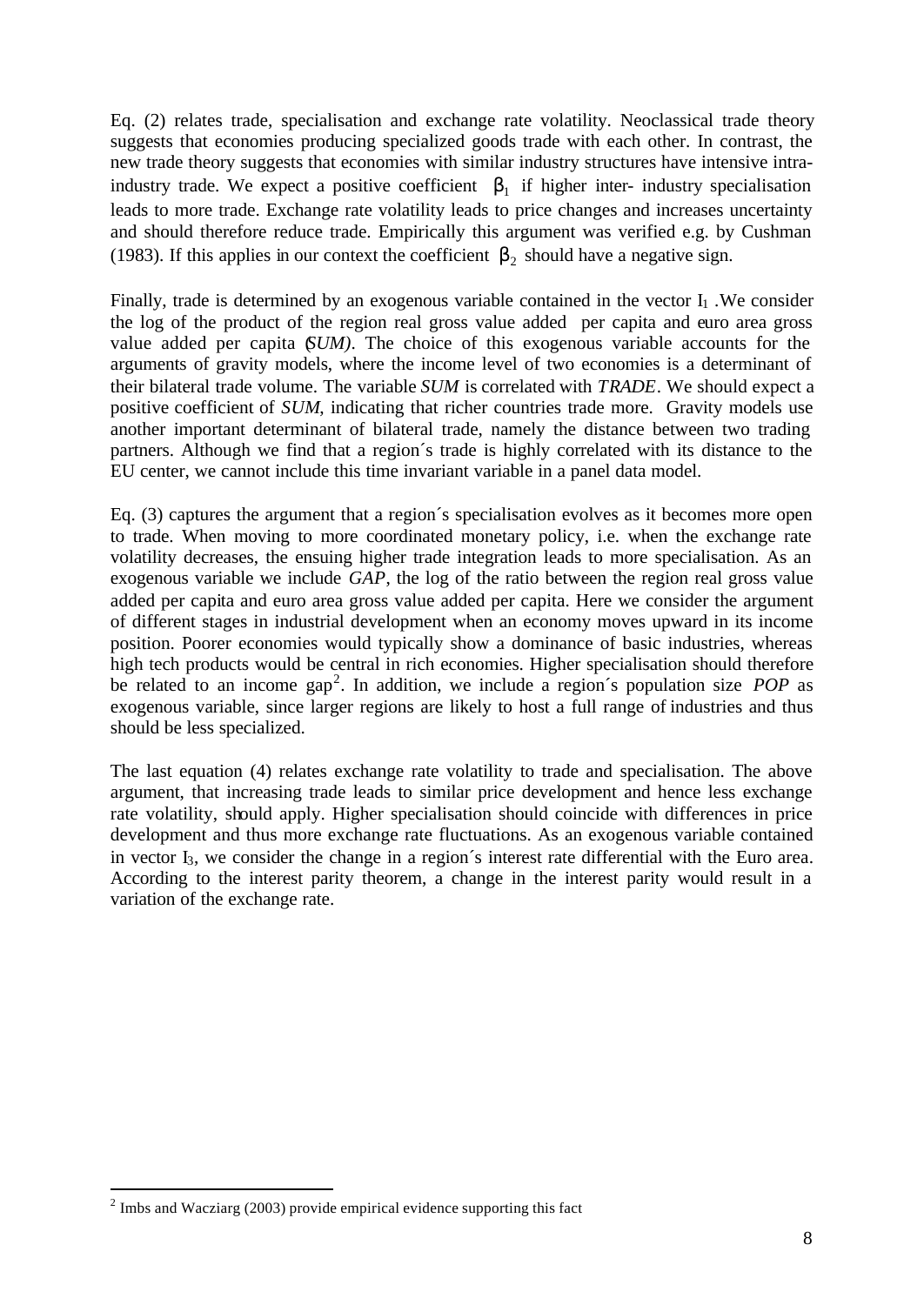# **4. Data and Measurement**

Variables definition and data sources are given below.

# **CORRY: correlation of region´s i real gross value added growth and the Euro area growth**

Real gross value added is from Cambridge Econometrics European Regional Database. Time observations relate to five year moving averages.

# **SPEC: industrial specialisation of region i relative to the Euro area**

Specialisation index is calculated based on regional gross value added of seven industry sectors: mining and energy; food, beverages and tobacco; textiles and clothing; fuels, chemicals, rubber and plastic products; electronics; transport equipment; and other manufacturing from Cambridge Econometrics. If  $s_{ij}$  is the share of sector *j* in region *i* and

 $S_{Euro, j}$  is the share of sector *j* in the Euro area, then the specialisation index of region *I* is:

$$
SPEC_i = \sum_{j=0}^{N} \left| s_{ij} - s_{Euro,j} \right|
$$

Index runs from 0 to 2. 0 indicates complete similarity of industrial structure, 2 total specialisation. Variable is taken in logs. Time observations relate to five year moving averages.

# **TRADE: Regional export with Euro area as share of gross value added**

Proxied by the following calculation: Input series are national exports by NACE 2 digits provided by the Wifo-World trade databank (based on UN trade statistics) and regional gross value added by NACE 2 digits from Cambridge Econometrics. National exports of a product sector j are devided onto regions according to the region's gross value added share of sector j in total national GVA of sector share. Total regional exports is then the sum of exports in all sectors *j*,...N. Time observations relate to five year moving averages.

# **EXCH: exchange rate volatility**

Starting data is monthly market exchange rates of national currencies per unit of Ecu/Euro from IMF, International Financial Statistics. Volatility is the standard deviation of the exchange rate index in 5 year rolling windows. Variable is taken in logs.

# **INT: change in the difference between a region´s real interest rate and the Euro area interest rate**

Data is calculated from short term national interest rates from IMF, International Financ ial Statistics. Regional real interest rates are obtained by subtracting regional remuneration growth, - used to proxy regional inflation -, from the national interest rate. Regional nominal remuneration is from Cambridge Econometrics. Time observations relate to five year moving averages.

# **POP: regional population**

Regional population is from Cambridge Econometrics. Variable is taken in logs. Time observations relate to a five year moving averages.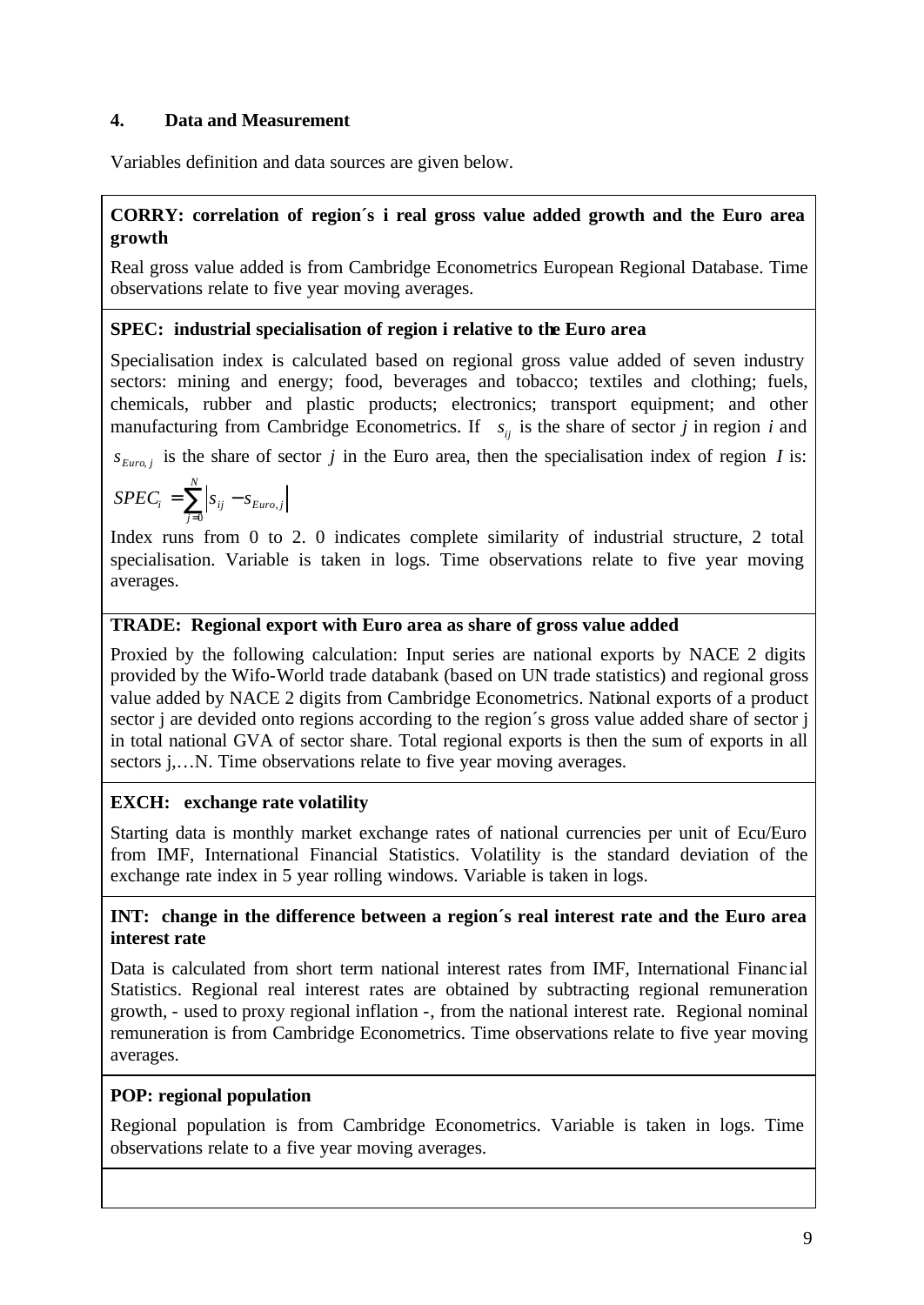### **GAP: ratio of a regions´s gross value added per capita and Euro area gross value added per capita**

Regional gross value added per capita, taken in logs, from Cambridge Econometrics**.**  Time observations relate to five year moving averages. Value  $> 0$  for rich regions, value  $< 0$ for poor regions.

# **SUM: log of product of regional and Euro area gross value added per capita**

Regional gross value added per capita from Cambridge Econometrics**.**  Time observations relate to a five year moving averages.

# **5. Descriptive Empirics**

Table 1 summarizes the development of the considered variables. Over the analysed period, region growth cycle correlations with the Euro area were on average 0.40. They were higher over the pre-EMU sub-period of the sample, 0.44, and for the Euro area regions, 0.51. Regions in the Euro area are more specialized than non-Euro area regions. The data also shows the degree of dissimilarity remained rather stable over the 1990s, increasing only slightly. This development partly confirms the projections of Krugman (1993) who considered that specialisation grows with increasing integration. Trade integration with the Euro area was higher for the Euro area regions. Exchange rate volatility has decreased and was higher in the non-euro area regions compared with the Euro-area regions.

### Insert Table 1 here

Figure 1 shows the average growth cycle correlation of EU regions with the Euro area in different sub sets: in the full sample of regions, in regions in the Euro area, and in regions outside the Euro area. We note that region growth cycle correlations increased in both the Euro area and the rest of EU 15 in the period after the Maastricht Treaty announcement to create a monetary union, although there happened a sharp one-period drop in the mid 1990s. With 0.5 the average correlation of Euro area regions is distinctly higher than that of regions outside the Eurzone (below 0.2). In the latter group the correlation was even negative in the first years of the 1990s and improved only significantly for a short period after the Maastricht Treaty announcement.

### Insert Figure 1 here

Figure 2 shows the regional growth cycle correlations with the Euro area at the beginning and the end of the observation period. A major share of EU regions had a positively correlated cycle in the beginning and the end of the period (upper right hand quadrant). Only a few initially highly synchronized regions show lesser or negative correlations in the end of the period (upper and lower right hand quadrant). In contrast, a number of initially negatively correlated regions have reached high correlations (upper left hand quadrant). A small number of regions shows steady negatively related business cycles (lower left hand quadrant).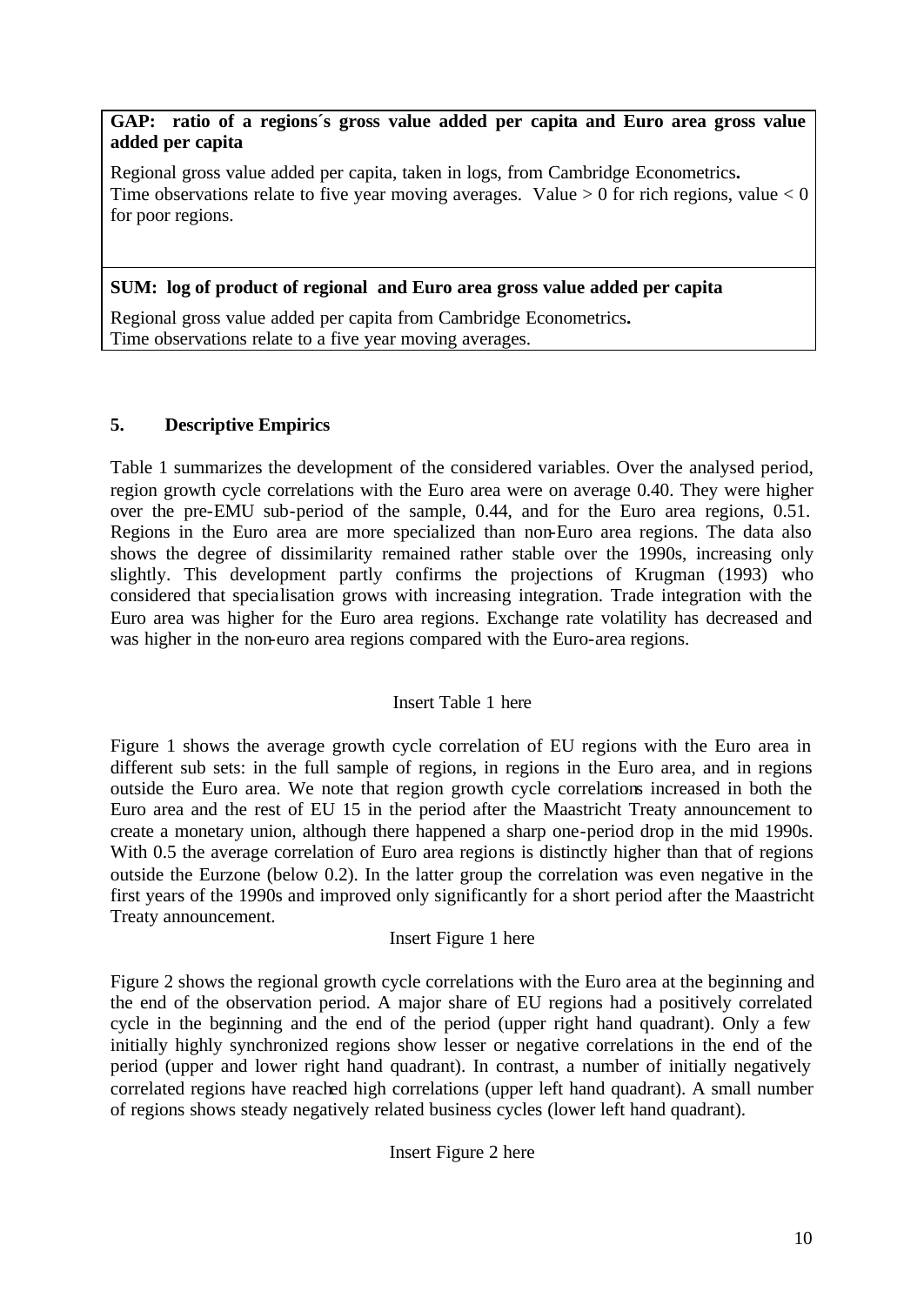This summary statistics analysis suggests that the potential costs of monetary union have become smaller for the majority of EU regions, only in the case of 25 regions, growth cycle correlations with the Euro area has become worse.

#### **5. Estimation Results**

We first estimated the model for the full sample of regions, distinguishing between the whole period 1989-2002 and two sub-samples corresponding to the pre-EMU and EMU sub-periods<sup>3</sup> (results are shown in Table 2). Then the model was estimated separately for the Euro area regions and the non-Euro area regions (results are shown in Table 3).

#### Insert Table 2 here

The estimates in the primary equation of the simultaneous equations system (Eq. 1) shown in the first column in Table 3 indicate that, *ceteris paribus*, trade integration increases significantly regional growth cycle correlations while industrial specialization and exchange rate volatility had a negative and significant effect. The growth cycle of European regions with highly specialized industrial structures was less correlated with the Euro area growth cycle. Further, the negative and significant coefficient of the exchange rate volatility suggests that *ceteris paribus*, country – specific exchange rate fluctuations were a source of cyclical divergence. The estimates for the two sub-periods confirm the relationships between regional cycle correlations, trade integration and industrial specialization. The positive and significant coefficient for exchange rate volatility in the pre-EMU sub-period indicates that over this period, *ceteris paribus*, country-specific exchange rate fluctuations, as appearing during the ERM crisis, were not harmful for business cycle correlation but acted as shock absorbers and contributed to cyclical synchronization.

The estimated structural equations for trade, specialization and exchange rate volatility (Eq. 2- 4) reveal additional information about the indirect effects of these business cycle determinants.

Industrial specialization had a positive and significant impact on trade integration indicating that countries with different industrial structures with respect to the Euro area export more to the Euro area. This suggests that industrial specialization had an indirect positive effect on business cycle correlation via trade. Exchange rate volatility had a significantly negative effect on trade, which can be explained by price variations and price uncertainty. This indicates that regions which are not following the tight margins of the ERM or which are not members of EMU, have lower trade with the EU. Another interesting result is, that richer regions in the EU traded more. Again, these results are stable for the two sub-periods.

The equation of specialization shows again the significant positive relation between trade and specialization. Higher trade integration results in higher industrial specialization consistent with the recent trade theories. Further, specialization is positively related to higher exchange rate volatility. This result indicates that country - specific exchange rate fluctuations had an indirect negative effect on regional cycle correlations with the Euro area via industrial specialization. The results also indicate that *ceteris paribus* specialisation is negatively related with the income gap. Poor regions with a large negative *GAP* are more specialized. As

<sup>&</sup>lt;sup>3</sup> The pre-EMU sub-period includes the first 5 time points over 1989-1997 and the EMU sub-period includes the next 5 time points over 1998-2002.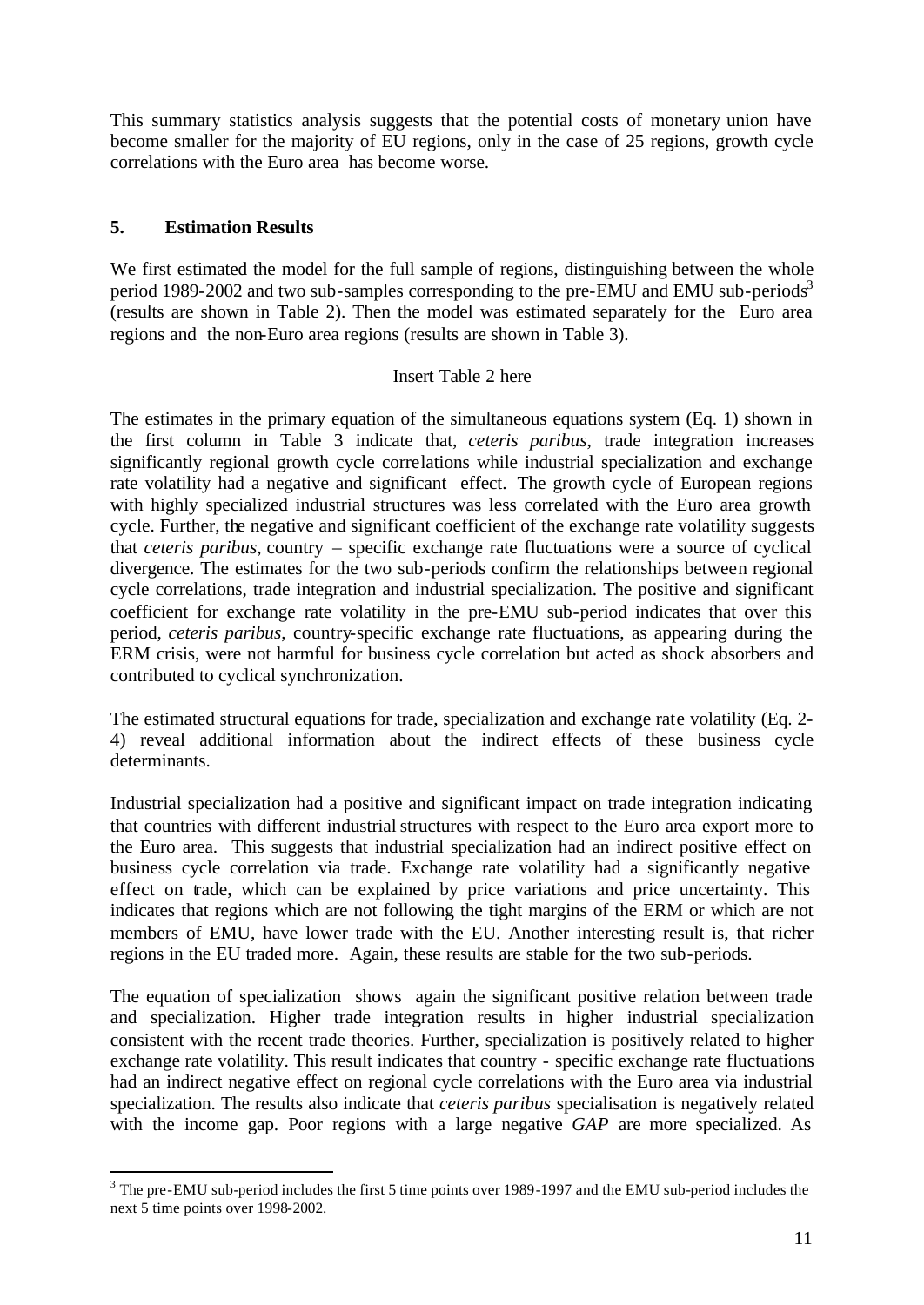expected, smaller regions are more specialised. The signs and significance of the coefficients in the specialisation equation are the same in the two subperiods.

In the exchange rate volatility equation, higher trade integration is related to lower exchange rate volatility in line with the results obtained in the trade equation, indicating that countryspecific exchange rate fluctuations had an indirect negative effect on regional cycle correlations with the Euro by reducing trade. Regional industrial specialisation was positively related to country-specific exchange rate fluctuations except in the pre-EMU sub-period suggesting that regional specialisation had an indirect negative effect on regional cycle correlations. Furthermore, changes in the interest rate differential are positively related with exchange rate volatility. Regions which experienced large interest rate changes also faced higher exchange rate fluctuations.

In a next step, we estimated the model for different groups of EU regions, namely for regions in the Euro area and for those not participating in the EMU (the results are shown in Table 3).

#### Insert Table 3 here

The results for the group of *Euro area regions* are fairly similar to the results for the full sample. For equations  $(2) - (4)$  the significant coefficients are of the same sign and almost of the same size. However, in the principal equation, the coefficient sign of exchange rate volatility is positive and significant. These results suggest that the common monetary policy (and less exchange rate volatility) did not respond to region-specific shocks which were important. Once again, trade was the principal source for increasing growth cycle correlation in the Euro area. The coefficient for *SPEC* is significantly negative. This indicates that a region in the Euro area which is highly specialized would show a smaller business cycle correlation with the Euro area. To respond to region-specific shocks, policy makers should focus on market-based adjustment mechanisms including wage and price flexibility and risk sharing through financial integration and fiscal transfers.

Our hypotheses can not be confirmed for the group of regions not participating in the Third Stage of the EMU (regions from Denmark, Sweden and United Kingdom).

In the principal equation, no coefficient is significant. This means that trade integration, industrial specialisation and exchange rate volatility are not significant determinants of regional growth correlations with the Euro area, shown also by the very low value of the  $\mathbb{R}^2$ . The estimates of the trade equation reveal interesting relationships. In contrast to the results for the full sample and the Euro area regions, in the case of non-Euro area, regions industrial specialization is significantly (at the 10% level) negative related with trade integration with the Euro area. This indicates that regions with industrial structures similar to the Euro area trade more. The positive coefficient of *SUM* shows that the higher the regional income the higher the trade with the Euro area. Hence, intra-industry trade of rich regions with the EU seems to be pronounced. Furthermore, since the estimates indicate that country-specific exchange rate fluctuations are positively related with trade with the Euro area, exchange rate fluctuations do not seem to play a role for that type of trade.

In the specialisation equation, the exchange rate volatility and the income differential with the euro area are positively associated with industrial specialisation. The positive relation between the income gap and specialization stands in contrast to the result for the Euro area and suggest that in the non-Euro area specialisation does not increase when the income gap is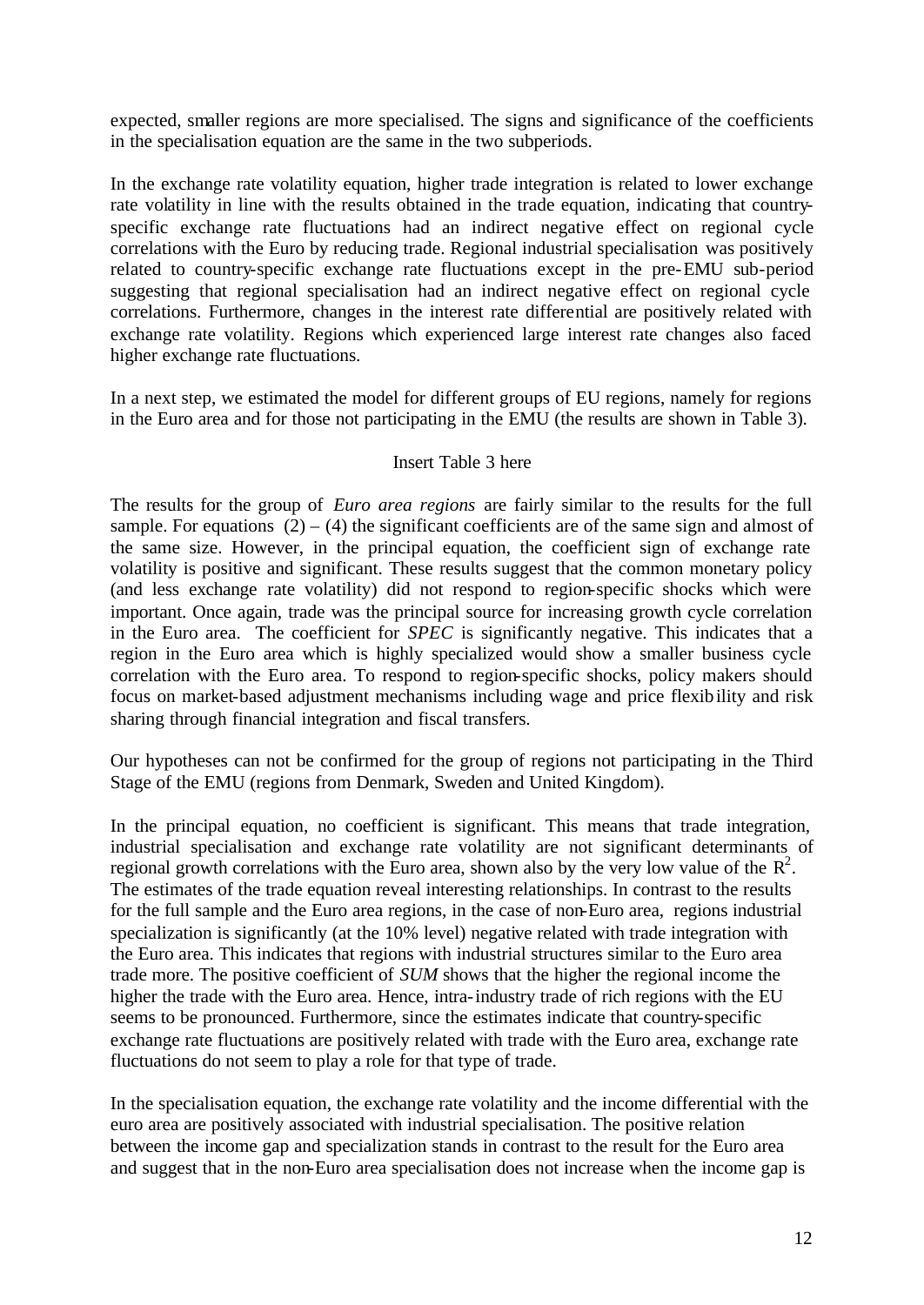largely negative. On the contrary, specialisation increases in rich regions. Further, the smaller the region size, the more specialised the non-euro area regions were.

The exchange rate volatility equation shows that trade is significantly positively related with the exchange rate volatility, a result which mirrors the relation found in equation (2). In line with the previous results, the change in interest rate differentials is positively and significantly associated with the exchange rate volatility.

Figure 3 and Table 4 summarize the key results of our analysis. Figure 3 shows the main relationships which we found in our estimation for the full sample. Table 4 shows the implied elasticities from our estimation in the full sample.

The calculated elasticities indicate that trade is the most important factor that drives region growth cycle correlation with the Euro area. If the trade share increases by 10 % points, the correlation of growth will increase by 0.08. A quarter of the positive trade effect is directly counteracted by the negative effect of specialisation.

From equations (2), we see that, when the specialisation of a region is 10 % higher, its trade share increases by 0.4 percentage points. Regions with higher exchange rate volatility trade less. If volatility is 10 % higher then trade decreases by 0.3 percentage points.

The elasticities from equation (3) indicate that a 10 % increase in the trade ratio manifests in an upward move of the specialisation index by 0.19, mirroring the results in equation (2). Trade is the most important factor behind specialisation. Further, the elasticities show that poorer and smaller regions are more specialised. However, the impact is subordinate related to the trade effect on specialisation.

The elasticities from equation (4) indicate that intensive trade is likely to reduce exchange rate volatility to a major extent. The second most important determinant of exchange rate volatility are changes in the interest rate differential. A reduction in the interest rate differential reduced exchange rate fluctuations in the EU at the same magnitude.

In summary, trade was the key factor for the synchronization of regional growth cycles with the Euro area. Trade and specialisation evolved at the same time. Increasing trade provoked specialisation and the same, in turn, lead to more trade. If European regions trade intensively, the negative impact of specialisation on growth cycle correlation is balanced by the transmission of shocks via trade.

To the extent monetary policy coordination in the EU increased trade it had a positive effect on business cycle correlations. Income differences coincided with more specialisation and were therefore not good for business cycle correlation. Rich regions traded more intensively with the Euro area and consequently showed more correlated growth cycles. Higher trade can not only directly contribute to business cycle correlation, but also indirectly via its positive effect to lower exchange rate fluctuations.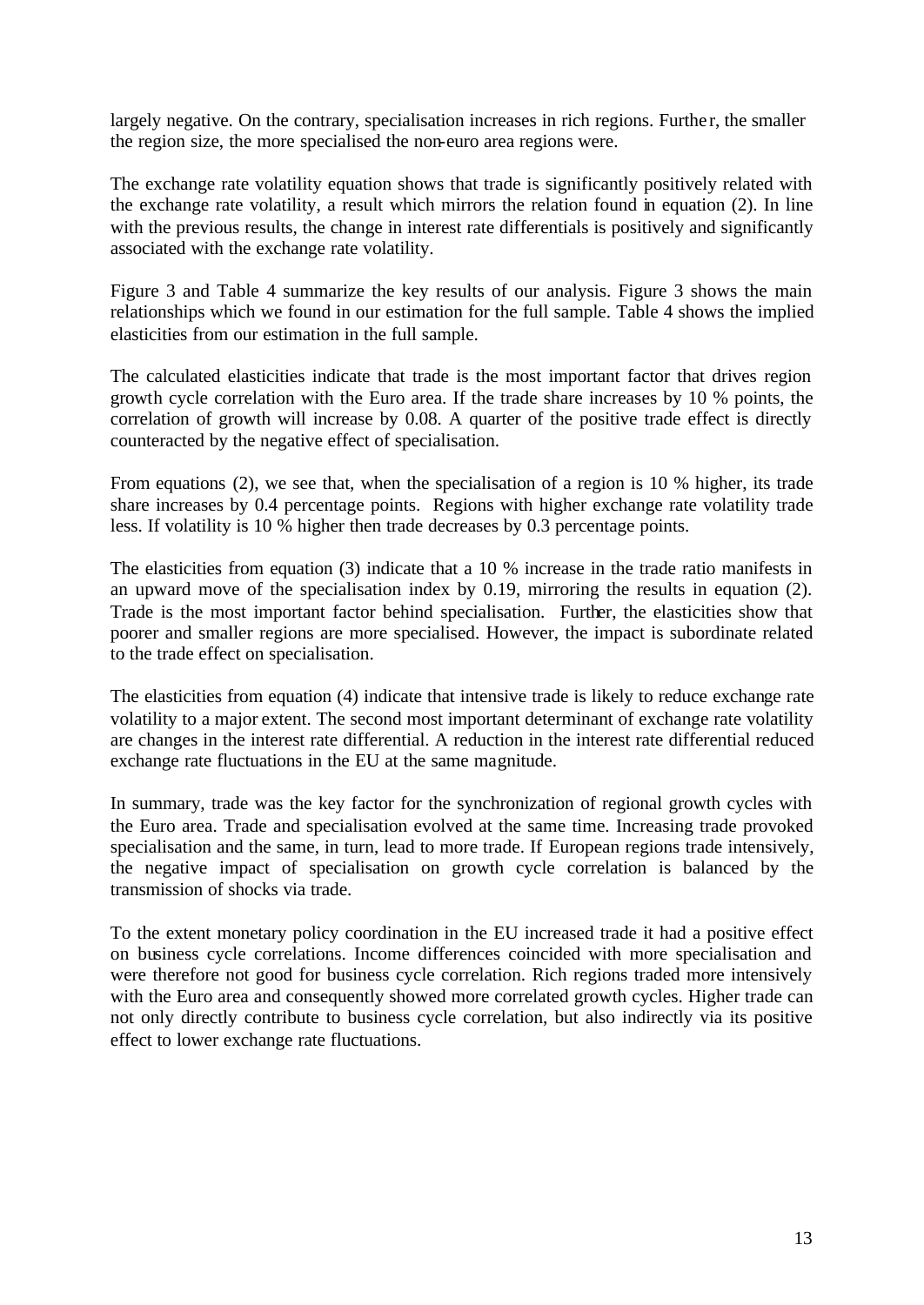#### **6. Conclusions**

In this paper we investigated the patterns and determinants of the growth cycle correlations between EU regions and the Euro area. Using a panel data over the period 1989-2002 we estimated a system of four simultaneous equations and analysed the role of trade integration, industrial specialisation and exchange rate volatility in explaining the regional business cycle correlations with the Euro area.

Over the analysed period, region growth cycle correlations with the Euro area were on average 0.40. They were higher over the pre-EMU sub-period of the sample, 0.44, and for the Euro area regions, 0.51. Industrial specialisation, - relative to the Euro area average -, has become more pronounced in the Euro area than in the rest of the EU. Euro area regions achieved a higher trade integration than other regions. Exchange rate volatility has generally decreased in the EU, but was higher in the non-euro area regions compared with the Euro-area regions.

The main results of our econometric analysis of growth cycle correlations between EU regions and the Euro area are as follows (see Figure 3).

#### Insert Figure 3 here

Deeper trade integration with the Euro area had a strong direct positive effect on the synchronisation of regional growth cycles with the Euro area. Industrial specialisation and exchange rate volatility were sources of cyclical divergence. Industrial specialisation had however an indirect positive effect on growth cycles synchronisation via its positive effect on trade integration, while exchange rate volatility had an indirect additional negative effect on growth cycle correlations by reducing trade. Industrial specialisation had an indirect negative effect on growth cycle correlations by increasing the exchange rate volatility. The direct impact of trade integration on growth cycle correlations was stronger in the first sub-period, 1989-1997, while in the EMU period the negative direct effects of industrial specialisation and exchange rate volatility were stronger than in the first sub-period. A distinct result is the positive and significant relationship between exchange rate vola tility and growth cycle correlations in the pre-EMU period, suggesting that over this period, country-specific exchange rate fluctuations acted as shock absorbers.

The close monetary policy co-ordination in the ERM and common monetary policy after the adoption of the euro justify the analysis of the growth cycle correlations with the Euro area separately for the Euro area and the rest of the regions. In the case of the Euro area regions the only distinct result in comparison with the analysis for the full sample is the direct positive and significant effect of exchange rate volatility on growth cycle correlations. To the extent that region-specific shocks were more important than monetary policy shocks this finding suggests that the common monetary policy contributed to region growth cycle divergence.

The pattern of growth cycle correlations for the non-Euro area regions is distinct. Neither trade integration nor industrial specialisation nor exchange rate volatility appeared to have direct significant effects on the growth cycle correlations. Rich regions in the non-Euro area maintain intensive intra-industry trade relations with the Euro area, which is not hindered by exchange rate fluctuations.

Our results suggest a number of relevant policy implications for the EMU and EMU enlargement. First and foremost, promoting trade integration with the Euro area is likely to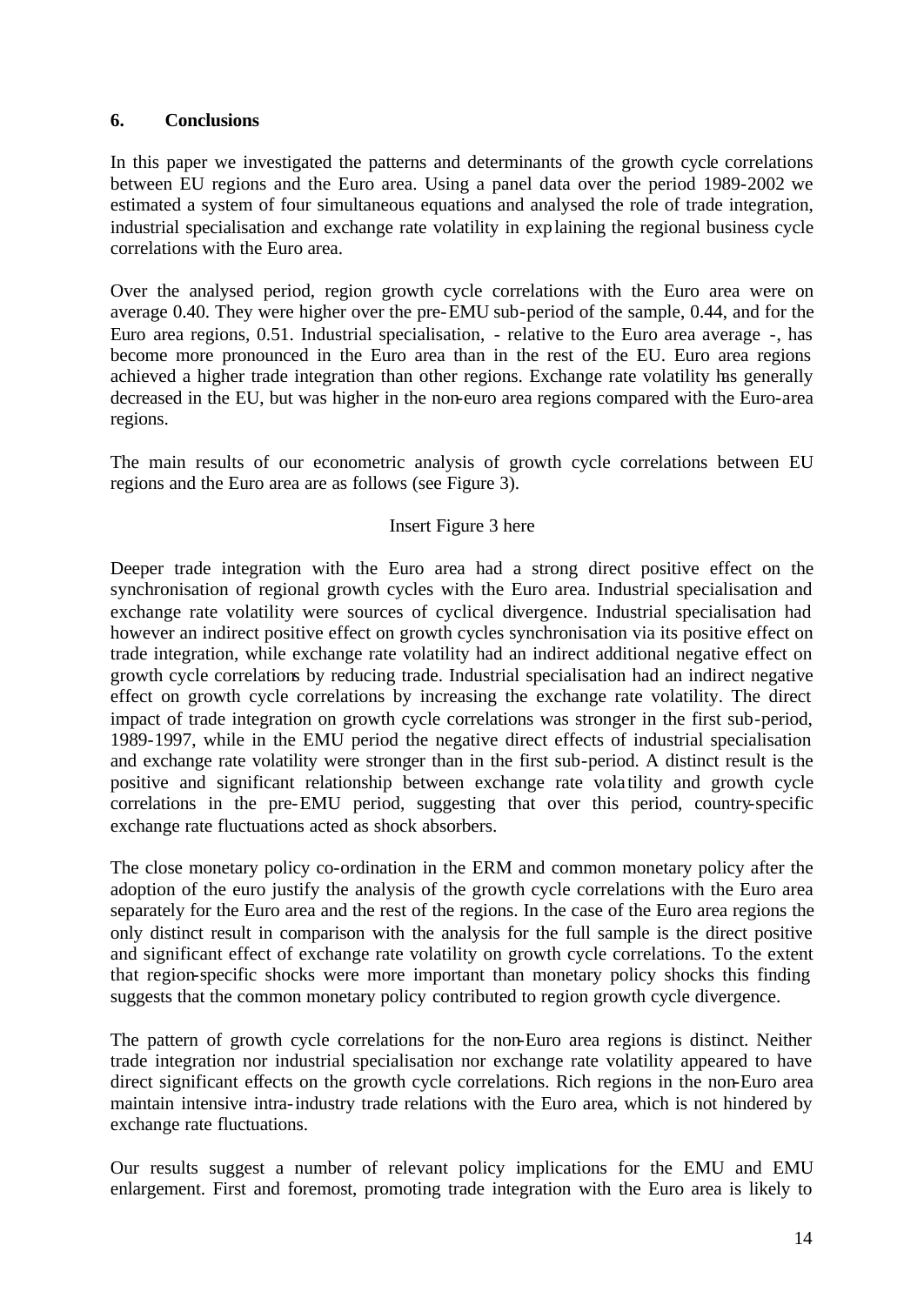foster regional growth cycle convergence and thus to lower the probability of regions' exposure to asymmetric shocks. Real income convergence with the Euro area average is expected to increase trade integration and at the same time affect the pattern of industrial specialisation towards more similarity which in turn will increase the regional growth cycles convergence with the Euro area. Furthermore, in addition to reducing exposure to asymmetric shocks, policy makers should focus on increasing labour and product market flexibility as adjustment mechanisms and financial integration as risk-sharing mechanism to insure against asymmetric shocks.

#### **References**

- Artis, M., A. B. Galvao, and M. Marcellino (2003) "The Transmission Mechanism in a Changing World", *CEPR Discussion Paper* No. 4014. CEPR, London
- Artis, M., M. Marcellino, T.Proietti (2004). Characterising the business cycles for accession countries. Discussion Paper No. 4457. CEPR, London.
- Artis, M. and W. Zhang (1997). "The International Business Cycle and the ERM: Is there a "European" Cycle?, *International Journal of Finance and Economics*, 2:1-6
- Alesina, A., R. Barro and S.Tenreyro, 2002 Alesina, A., R. Barro, and S. Tenreyro (2002) "Optimal Currency Area", *NBER Working Paper* No. 9702
- Barrios, S. and J. de Lucio (2003). "Economic Integration and Regional Business Cycles: Evidence from the Iberian Regions", *Oxford Bulletin of Economics and Statistics*, 65, 497-515
- Barrios, S., M. Brülhart, R. Elliott, M. Sensier (2003)."A Tale of Two Cycles: Co-Fluctuations Between UK Regions and the Euro Zone," *Manchester School*, Blackwell Publishing, vol. 71(3), 265-292.
- Baxter, M. and M. Kouparitsas (2003). "Trade Structure, Industrial Structure, and International Business Cycles", *American Economic Review*, May, 51-56
- Belke, A. and J. A. Heine (2004). "Specialisation Patterns and the Synchronicity of Regional Employment Cycles in Europe", IZA Discussion Paper No. 1439, Bonn
- Bergman, M. (2005) "How Synchronized are European Buisness Cycles?, in L. Jonung (ed.), Proceedings of the 2004 First Annual DG ECFIN Research Conference on "Buisness Cycles and Growth in Europe", *European Economy* No. 227
- Bordo, M. and T. Helbling (2003) "Have National Business Cycles Become More Synchronized", *NBER Working Papers* No. 10130
- Broda, Ch. and and Romalis, J. (2003), Identifying the relationship between trade and exchange rate volatility, Federal Reserve Bank N.Y./NBER, January 2003.
- Clark, T.E., E. van Wincoop (2001) "Borders and Business Cycles", *Journal of International Economics*, 55, 59-85
- Cushman, D.O. (1983) "The Effects of Real Exchange Rate Risk on International Trade", *Journal of International Economics*, 15, 45-63.
- De Grauwe, P. and Mongelli, F. (2005) "Endogeneities of Optimum Currency Areas. What Brings Countries Sharing a Single Currency Closer Together?", *ECB Working Paper*  No. 468
- De Nardis, S., A. Goglio and M. Malgarini (1996), *Weltwirtschaftliches Achiv*, vol. 132(2), 197-214.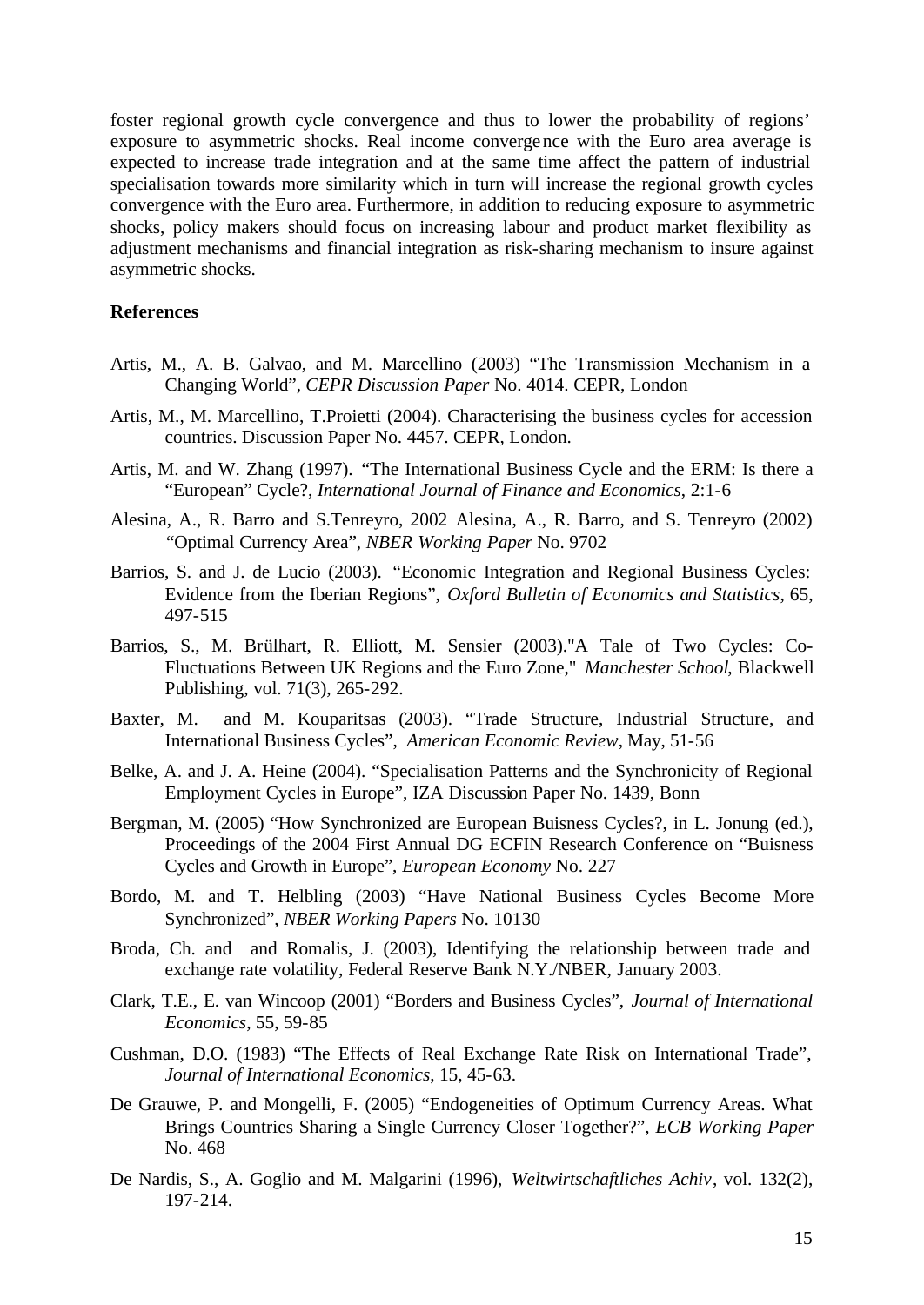- Fatás, A. (1997). "EMU: Countries or Regions? Lessons from the EMS Experience", *European Economic Review*, vol. 41, 743-751.
- Fidrmuc, J. and I. Korhonen (2003). Similarity of supply and demand shocks between the euro area and the CEECs. *Economic Systems* 27, 313-334.
- Fidrmuc, J. (2004). "The endogeneity of the optimum currency area criteria, intra-industry trade, and EMU enlargement". *Contemporary Economic Policy* 22, 1-12.
- Forni, M. and L. Reichlin (2001). "Federal policies and local economies: Europe and the US," *European Economic Review*, vol. 45(1), 109-134.
- Frankel, F. and A. Rose (1998) "The Endogeneity of the Optimum Currency Area Criteria", *The Economic Journal*, 108, 1009-1025
- Imbs, J. (2004) "Trade, Finance, Specialization and Synchronization", *Review of Economics and Statistics*, 86(3), August
- Imbs, J. and R. Wacziarg (2003) "Stages of Diversification", *American Economic Review*, 93(1), March
- Kenen, P. (1969) "The Theory of optimum Currency Areas: An Eclectic View", in Mundell, R. and A. K. Swoboda (eds.) *Monetary Problems of the International Economy*, University of Chicago Press, 41-60
- Krugman, P. (1993) "Lessons of Massachusetts or EURO AREA", in T. Giavazzi, and F. Torres, (eds.), *Adjustment and Growth in the Economic and Monetary Union in Europe*, New York: Cambridge University Press, 241-261
- Kose, A., C. Otrock and C. Whiteman (2003) "International Business Cycles: World, Region, and Country-Specific Factors", *American Economic Review*, Vol.93(4), 1216-1239
- McKinnon, R. (1963) "Optimum Currency Areas", American Economic Review, vol. 52, 717-725
- McKinnon, R. and G. Schnabl (2003), Synchronized business cycles in East Asia and fluctuations in the Yen/Dollar exchange rate, *World Economy*, vol. 26, August, pp. 1067-1088.
- Mundell, R. (1961) "A Theory of Optimum Currency Area", *American Economic Review*, vol. 51, 657-665
- Stockman, A. (1988). "Sectoral and National Aggregate Disturbances to Industrial Output in Seven European Countries", *Journal of Monetary Economics*, March/May, 21(2/3), 387-409
- Traistaru, I. (2004). "Transmission channels of business cycles synchronization in an enlarged EMU". Working Paper No. B04-18. Center for European Integration Studies, ZEI, University Bonn.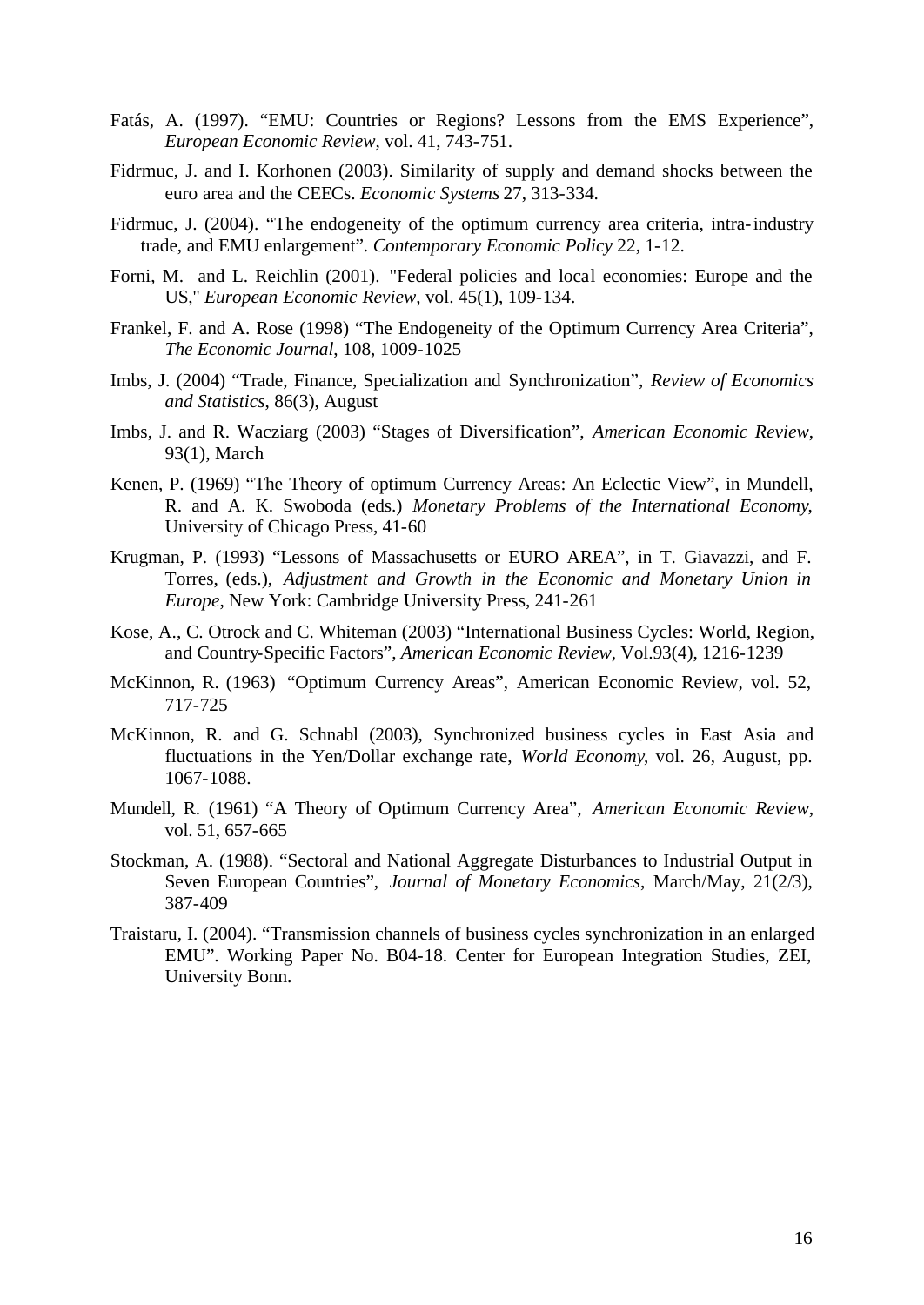# **Table 1: Summary statistics of variables**

| DUSINESS CYCLE COLLETATIONS       |      |             |           |            |            |
|-----------------------------------|------|-------------|-----------|------------|------------|
|                                   | Obs  | <b>Mean</b> | Std. Dev. | Min        | <b>Max</b> |
| Full sample                       | 2080 | 0.400       | 0.484     | $-0.982$   | 0.998      |
| Pre-EMU                           | 1040 | 0.443       | 0.475     | $-0.946$   | 0.997      |
| <b>EMU</b>                        | 1040 | 0.357       | 0.490     | $-0.982$   | 0.998      |
| Euro area                         | 1600 | 0.507       | 0.417     | $-0.982$   | 0.998      |
| Non-euro area                     | 480  | 0.046       | 0.524     | $-0.972$   | 0.996      |
| <b>Industrial specialisation</b>  |      |             |           |            |            |
|                                   | Obs  | <b>Mean</b> | Std. Dev. | <b>Min</b> | <b>Max</b> |
| Full sample                       | 2080 | 0.369       | 0.206     | 0.100      | 1.261      |
| Pre-EMU                           | 1040 | 0.367       | 0.203     | 0.101      | 1.261      |
| <b>EMU</b>                        | 1040 | 0.372       | 0.209     | 0.100      | 1.241      |
| Euro area                         | 1600 | 0.384       | 0.222     | 0.100      | 1.261      |
| Non-euro area                     | 480  | 0.322       | 0.134     | 0.108      | 0.794      |
| <b>Trade integration</b>          |      |             |           |            |            |
|                                   | Obs  | Mean        | Std. Dev. | <b>Min</b> | <b>Max</b> |
| Full sample                       | 2080 | 0.152       | 0.106     | 0.011      | 0.859      |
| Pre-EMU                           | 1040 | 0.142       | 0.095     | 0.012      | 0.677      |
| <b>EMU</b>                        | 1040 | 0.163       | 0.116     | 0.011      | 0.859      |
| Euro area                         | 1600 | 0.153       | 0.119     | 0.011      | 0.859      |
| Non-euro area                     | 480  | 0.150       | 0.041     | 0.067      | 0.265      |
| <b>Exchange rate volatility</b>   |      |             |           |            |            |
|                                   | Obs  | <b>Mean</b> | Std. Dev. | <b>Min</b> | <b>Max</b> |
| Full sample                       | 2080 | 4.528       | 4.014     | 0.186      | 18.591     |
| Pre-EMU                           | 1040 | 5.885       | 4.114     | 0.899      | 18.591     |
| <b>EMU</b>                        | 1040 | 3.171       | 3.409     | 0.186      | 11.831     |
| Euro area                         | 1600 | 3.672       | 3.910     | 0.186      | 18.591     |
| Non-euro area                     | 480  | 7.381       | 2.878     | 0.605      | 12.357     |
| <b>Interest rate differential</b> |      |             |           |            |            |
|                                   | Obs  | <b>Mean</b> | Std. Dev. | <b>Min</b> | <b>Max</b> |
| Full sample                       | 2080 | 4.516       | 3.711     | 0.496      | 35.762     |
| Pre-EMU                           | 1040 | 5.668       | 4.297     | 0.650      | 35.762     |
| <b>EMU</b>                        | 1040 | 3.364       | 2.537     | 0.496      | 19.036     |
| Euro area                         | 1600 | 4.171       | 4.062     | 0.496      | 35.762     |
| Non-euro area                     | 480  | 5.668       | 1.723     | 1.721      | 8.919      |

### **Business cycle correlations**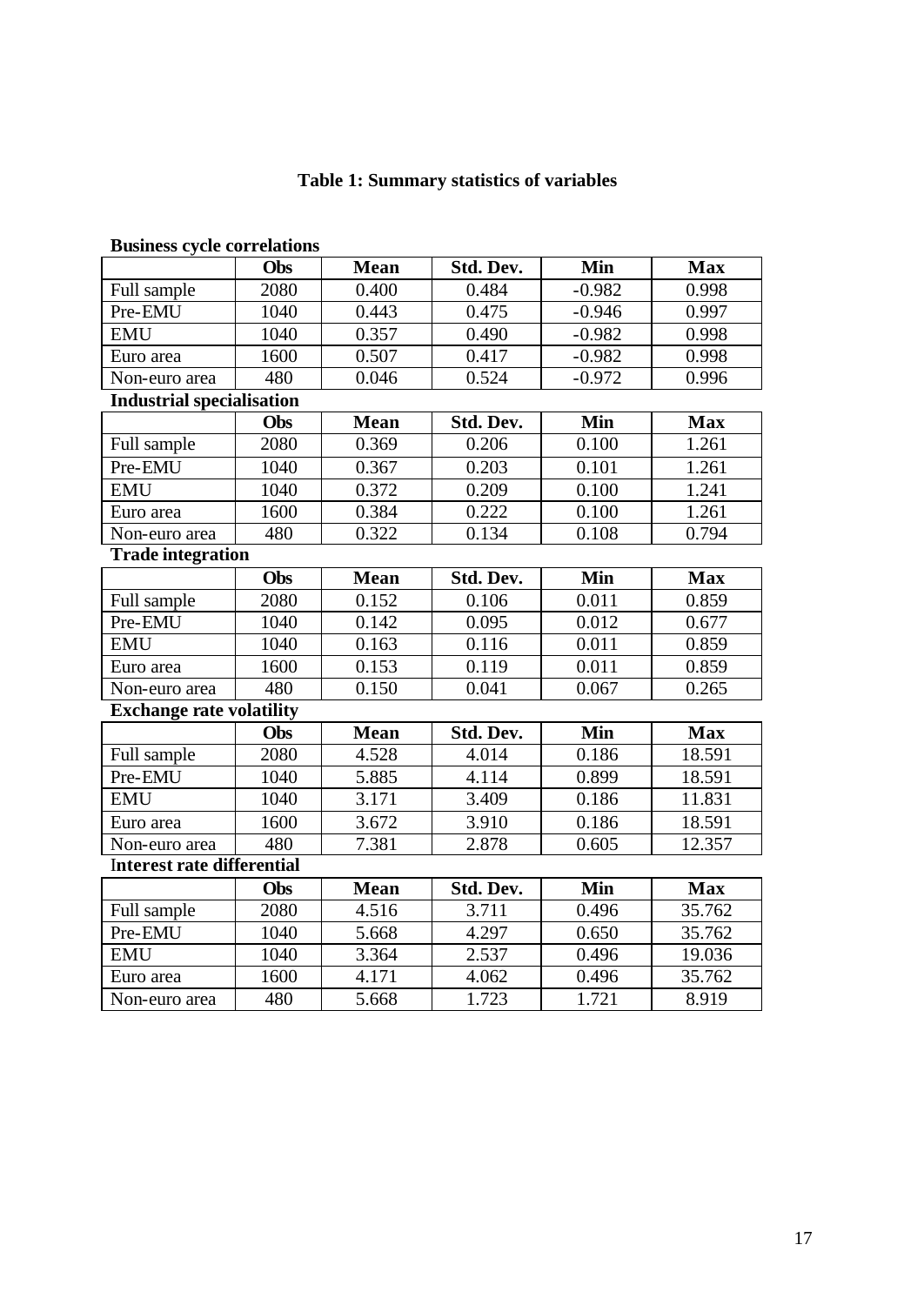|                        | <b>Full sample</b>     | Pre-EMU                | <b>EMU</b>             |
|------------------------|------------------------|------------------------|------------------------|
| Correlation (CORRY)    |                        |                        |                        |
|                        |                        |                        |                        |
| <b>TRADE</b>           | $0.841***$<br>(0.086)  | $1.111***(0.139)$      | $0.599***$<br>(0.102)  |
| <b>SPEC</b>            | $-0.281***$<br>(0.014) | $-0.199***$ (0.022)    | $-0.297***$<br>(0.017) |
| <b>EXCH</b>            | $-0.049***$<br>(0.009) | $0.039***$ $(0.015)$   | $-0.148***$<br>(0.012) |
|                        |                        |                        |                        |
| $\mathbf N$            | 2080                   | 1040                   | 1040                   |
| $R^2$                  | 0.390                  | 0.419                  | 0.447                  |
| Trade (TRADE)          |                        |                        |                        |
|                        |                        |                        |                        |
| <b>SPEC</b>            | $0.044***$<br>(0.005)  | $0.060***$<br>(0.006)  | $0.038***$<br>(0.007)  |
| <b>EXCH</b>            | $-0.031***$<br>(0.002) | $-0.049***$<br>(0.004) | $-0.024***$<br>(0.003) |
| <b>SUM</b>             | $0.012***$<br>(0.000)  | $0.015***$<br>(0.001)  | $0.011***$<br>(0.000)  |
|                        |                        |                        |                        |
| ${\bf N}$              | 2080                   | 1040                   | 1040                   |
| R <sup>2</sup>         | 0.675                  | 0.702                  | 0.663                  |
| Specialization (SPEC)  |                        |                        |                        |
|                        |                        |                        |                        |
| <b>TRADE</b>           | $0.977***$<br>(0.083)  | $1.237***$<br>(0.126)  | $0.800***$<br>(0.108)  |
| <b>EXCH</b>            | $0.063***$<br>(0.009)  | (0.020)<br>$0.160***$  | $0.038***$<br>(0.012)  |
| <b>GAP</b>             | $-0.476***$<br>(0.024) | (0.036)<br>$-0.354***$ | $-0.521***$<br>(0.034) |
| <b>POP</b>             | $-0.197***$<br>(0.003) | $-0.224***$<br>(0.005) | $-0.189***$<br>(0.003) |
|                        |                        |                        |                        |
| ${\bf N}$              | 2080                   | 1040                   | 1040                   |
| R <sup>2</sup>         | 0.890                  | 0.895                  | 0.889                  |
| volatility<br>Exchange |                        |                        |                        |
| (EXCH)                 |                        |                        |                        |
|                        |                        |                        |                        |
| <b>TRADE</b>           | $-1.896***$<br>(0.131) | $-0.290$ $(0.227)$     | $-2.340***$<br>(0.183) |
| <b>SPEC</b>            | $0.053***$<br>(0.021)  | $-0.061**$ (0.028)     | $0.103***$<br>(0.030)  |
| <b>INT</b>             | 1.094***<br>(0.016)    | $0.934***$ $(0.021)$   | $1.115***$<br>(0.026)  |
|                        |                        |                        |                        |
| ${\bf N}$              | 2080                   | 1040                   | 1040                   |
| $R^2$                  | 0.763                  | 0.867                  | 0.629                  |

### **Table 2: Estimation results for different sub-periods. Three-stage least squares regressions with region fixed effects**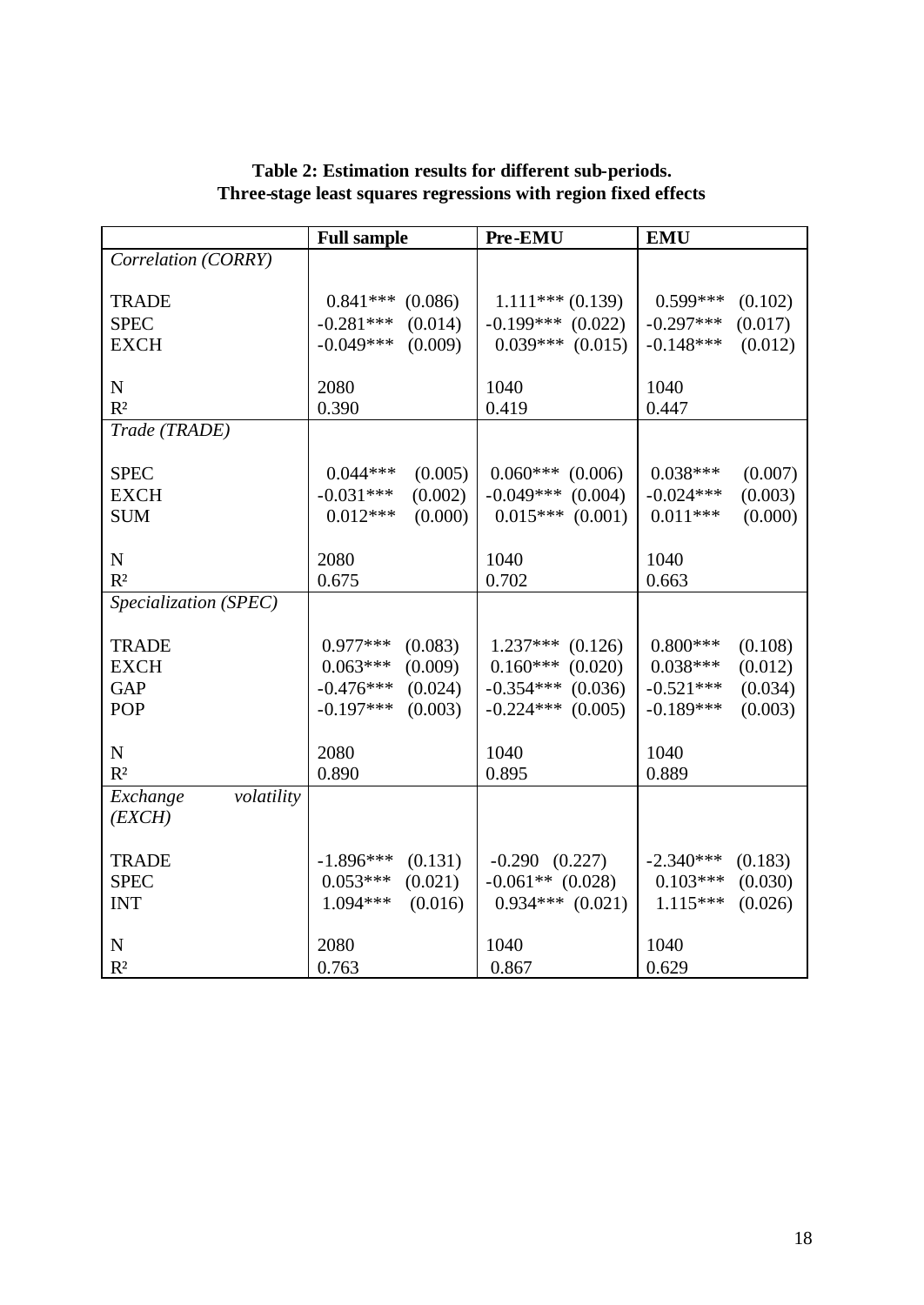|                        | <b>Full sample</b>     | Euro area              | EU non euro area       |
|------------------------|------------------------|------------------------|------------------------|
| Correlation (CORRY)    |                        |                        |                        |
|                        |                        |                        |                        |
| <b>TRADE</b>           | $0.841***$<br>(0.086)  | $0.773***$<br>(0.077)  | 0.192<br>(0.503)       |
| <b>SPEC</b>            | $-0.281***$<br>(0.014) | $-0.307***$<br>(0.013) | 0.030<br>(0.055)       |
| <b>EXCH</b>            | $-0.049***$<br>(0.009) | $0.068***$<br>(0.009)  | 0.028<br>(0.039)       |
|                        |                        |                        |                        |
| ${\bf N}$              | 2080                   | 1600                   | 480                    |
| R <sup>2</sup>         | 0.390                  | 0.576                  | 0.004                  |
| Trade (TRADE)          |                        |                        |                        |
|                        |                        |                        |                        |
| <b>SPEC</b>            | $0.044***$<br>(0.005)  | $0.059***$<br>(0.006)  | $-0.009*$<br>(0.005)   |
| <b>EXCH</b>            | (0.002)<br>$-0.031***$ | (0.003)<br>$-0.042***$ | $0.013***$<br>(0.004)  |
| <b>SUM</b>             | $0.012***$<br>(0.000)  | $0.013***$<br>(0.000)  | $0.006***$<br>(0.000)  |
|                        |                        |                        |                        |
| ${\bf N}$              | 2080                   | 1600                   | 480                    |
| R <sup>2</sup>         | 0.675                  | 0.629                  | 0.929                  |
| Specialization (SPEC)  |                        |                        |                        |
|                        |                        |                        |                        |
| <b>TRADE</b>           | $0.977***$<br>(0.083)  | (0.083)<br>$1.096***$  | 0.218<br>(0.390)       |
| <b>EXCH</b>            | $0.063***$<br>(0.009)  | $0.101***$<br>(0.010)  | $0.181***$<br>(0.035)  |
| <b>GAP</b>             | $-0.476***$<br>(0.024) | (0.025)<br>$-0.551***$ | $0.222***$<br>(0.061)  |
| <b>POP</b>             | $-0.197***$<br>(0.003) | $-0.198***$<br>(0.002) | $-0.216***$<br>(0.012) |
|                        |                        |                        |                        |
| $\mathbf N$            | 2080                   | 1600                   | 480                    |
| R <sup>2</sup>         | 0.890                  | 0.892                  | 0.949                  |
| volatility<br>Exchange |                        |                        |                        |
| (EXCH)                 |                        |                        |                        |
|                        |                        |                        |                        |
| <b>TRADE</b>           | $-1.896***$<br>(0.131) | $-1.808***$<br>(0.137) | $2.045***$<br>(0.429)  |
| <b>SPEC</b>            | $0.053***$<br>(0.021)  | $0.086***$<br>(0.023)  | 0.028<br>(0.046)       |
| <b>INT</b>             | $1.094***$<br>(0.016)  | $0.999***$<br>(0.018)  | $0.959***$<br>(0.040)  |
|                        |                        |                        |                        |
| ${\bf N}$              | 2080                   | 1600                   | 480                    |
| $R^2$                  | 0.763                  | 0.683                  | 0.949                  |

**Table 3: Estimation results for different samples. Three-stage least squares regressions with region fixed effects**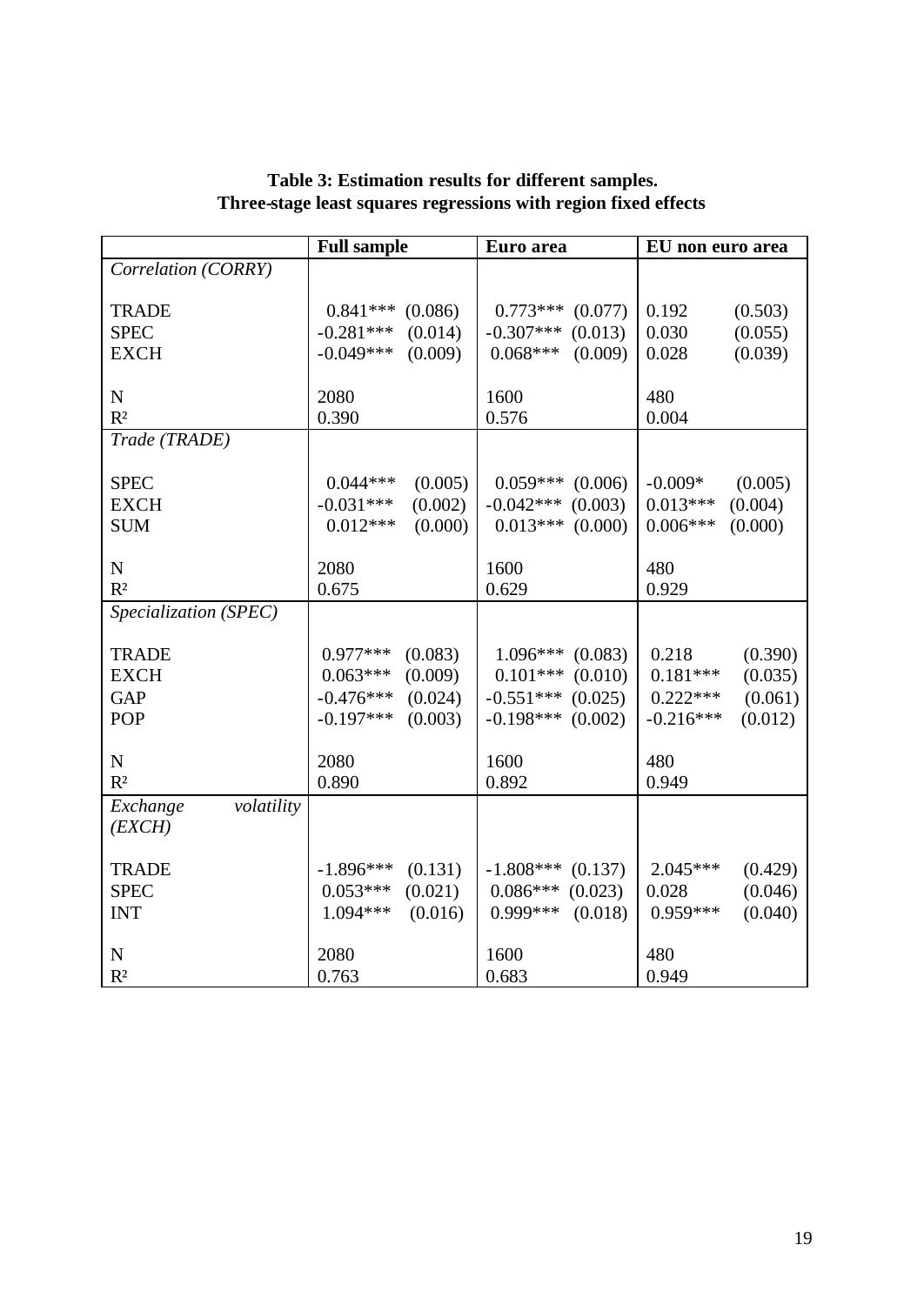| <b>Estimation results: implied elasticities</b> | (full sample)                          |  |  |  |
|-------------------------------------------------|----------------------------------------|--|--|--|
| elasticities growth cycle correlation           |                                        |  |  |  |
|                                                 | change growth correlation coefficient  |  |  |  |
| trade to GVA share: $+10\%$                     | $+0.084$                               |  |  |  |
| specialisation: $+10\%$ (= index $+0.2$ )       | $-0.028$                               |  |  |  |
| exchange rate volatility: $+10\%$               | $-0.005$                               |  |  |  |
| elasticities trade share (trade in % GVA)       |                                        |  |  |  |
|                                                 | change trade in % GVA                  |  |  |  |
| specialisation: $+10\%$ (= index $+0.2$ )       | $+0.44$ % points                       |  |  |  |
| exchange rate volatility: $+10\%$               | $-0.31%$ points                        |  |  |  |
| elasticities specialisation                     |                                        |  |  |  |
|                                                 | change in specialisation (absolute)    |  |  |  |
| trade to GVA share: $+10\%$                     | $+0.195$                               |  |  |  |
| exchange rate volatility: $+10\%$               | $+0.013$                               |  |  |  |
| income GAP larger by 10% points                 | $+0.095$                               |  |  |  |
| population: $+10\%$                             | $-0.039$                               |  |  |  |
| elasticities exchange rate volatility           |                                        |  |  |  |
|                                                 | change st.d. exchange rate in % points |  |  |  |
| trade to GVA share: $+10\%$                     | $-18.96$                               |  |  |  |
| specialisation: $+10\%$ (= index $+0.2$ )       | $+0.53$                                |  |  |  |
| interest rate differential: $+10\%$ points      | $+10.94$                               |  |  |  |

# **Table 4: Estimation results – Marginal effects**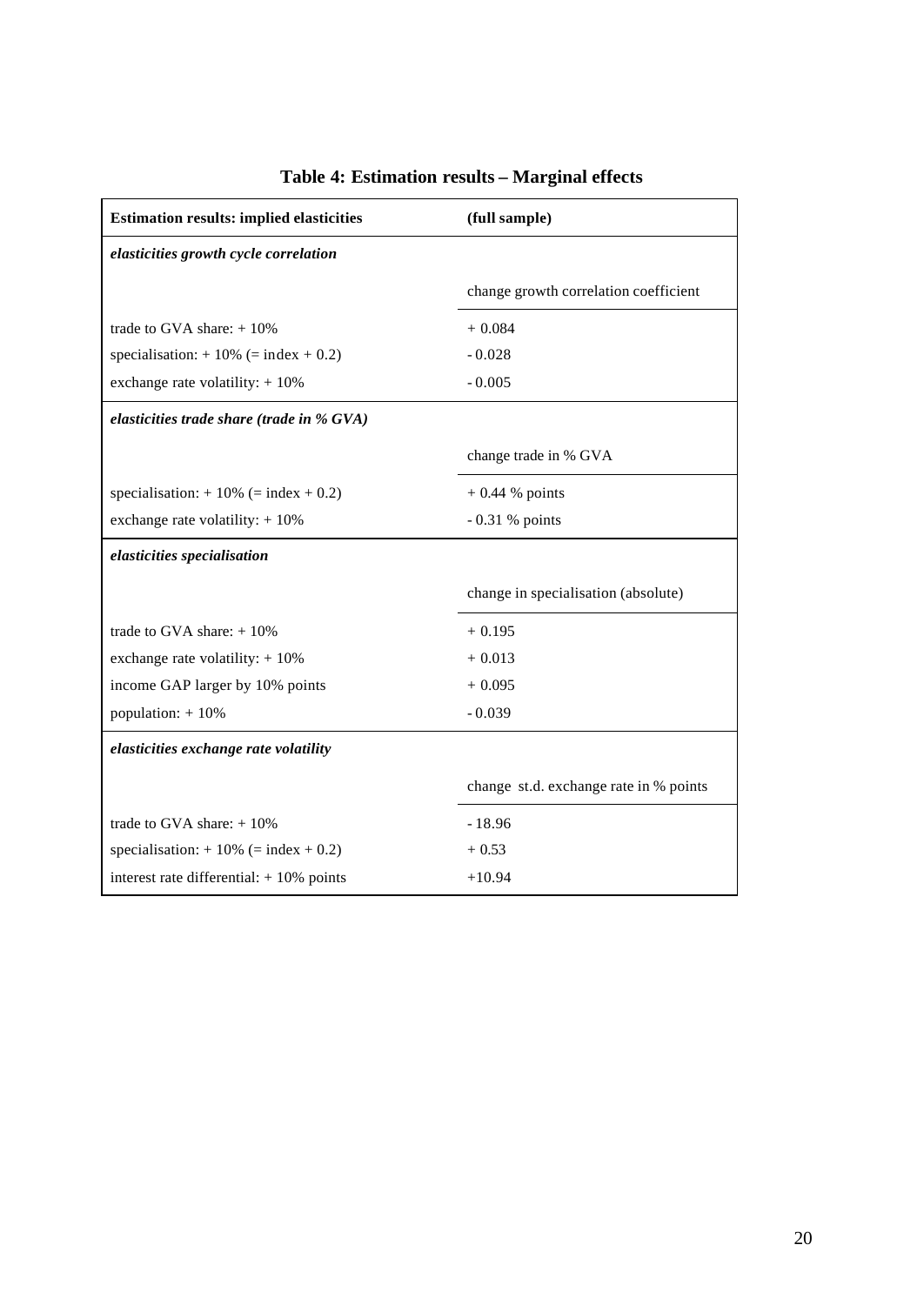